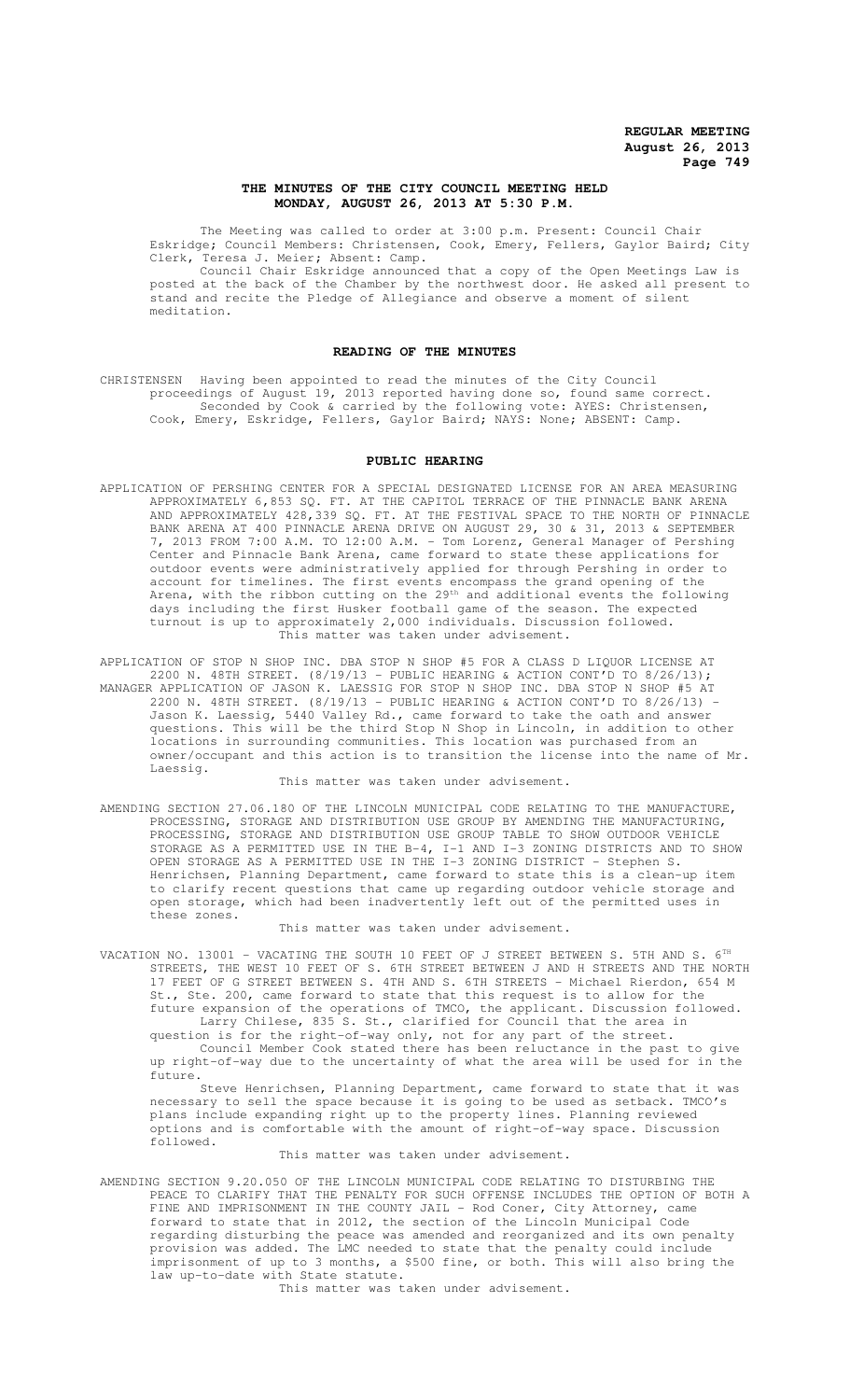AMENDING RESOLUTION NO. A-86822 TO CHANGE THE PORTION OF THE LOCAL GOVERNMENT MISCELLANEOUS EXPENDITURES POLICY REGARDING MEAL REIMBURSEMENT TO TIE THE CITY'S MEAL REIMBURSEMENT RATE TO THE APPROVED FEDERAL RATE. (RELATED ITEMS: 13R-181, 13R-182, 13R-183, 13-96);

AMENDING THE 2012-2014 CITY OF LINCOLN BIENNIAL OPERATING BUDGET FOR THE 2013-2014 FISCAL YEAR. (RELATED ITEMS: 13R-181, 13R-182, 13R-183, 13-96);

APPROVING A SCHEDULE OF FEES THE CITY MAY CHARGE FOR AMBULANCE SERVICE. (RELATED ITEMS: 13R-181, 13R-182, 13R-183, 13-96); APPROVING THE CLOSE OUT OF COMPLETED CONSTRUCTION PROJECTS AND TRANSFER OF UNSPENT

APPROPRIATIONS AND CASH (IF ANY) FROM VARIOUS PROJECTS TO PROJECTS WHERE ADDITIONAL FUNDING IS NEEDED WITHIN THE PUBLIC WORKS & UTILITIES DEPARTMENT, THE PARKS & RECREATION DEPARTMENT, THE LIBRARY DEPARTMENT, AND THE URBAN DEVELOPMENT DEPARTMENT. (8/12/13 - TO HAVE  $2^{ND}$  READING W/PUBLIC HEARING &  $3^{RD}$  READING WITH ACTION ON 8/26/13 TO COINCIDE WITH BUDGET RESOLUTION) (RELATED ITEMS: 13R-181, 13R-182, 13R-183, 13-96) - Steve Hubka, Director of Finance, came forward to state that the first item is to tie the City's per diem rates to the approved Federal rates so they do not need to be amended frequently and do not fall behind the times in terms of setting appropriate dollar amounts. The substitute resolution for the second item makes changes to what was already submitted. It incorporates the latest valuations in property tax rates. Valuations increased 2.61% and with existing tax rates, that allows the City to generate an additional \$1.2 million in revenue. It is proposed that \$682,681.00 be allocated to the General Fund, which makes up for the shortfall in sales taxes, and that \$553,426.00 be allocated to the Police and Fire Pension Fund. Those are two of the best places to allocate this money in terms of maintaining the high bond rating that this City has.

John Huff, Chief of Fire Department, came forward to state the third item is the proposed rate increase for ambulance service. In answer to Council questions, Chief Huff replied that the EMS Oversight Agency was established to provide independent oversight and to make sure medical industry standards are being met. Discussion followed.

Fran Mejer, Public Works Department, came forward to state the final item is an annual ordinance requested by Public Works to close out projects for the year. Sometimes it is necessary to fund a project that is over budget with funds from another project, and this is a true up of funds used. This matter was taken under advisement.

PRE-EXISTING USE PERMIT NO. 9U – APPLICATION OF BCLINC, LLC TO ADJUST THE PARKING REQUIREMENTS FOR THE EDGEWOOD SHOPPING CENTER GENERALLY LOCATED AT SOUTH 56TH STREET AND HIGHWAY 2 - Danay Kalkowski, Seacrest & Kalkowski, came forward to state that this is the former K-Mart location. The adjustment in parking requirements is consistent with other office zoning and similar to what was approved for Eastpark Plaza. It allows for a broader variety of tenants and uses and encourages the redevelopment of existing buildings. This step has become important for older shopping centers that are now turning over in use. Action will not affect any private parking covenants and will have no impact on surrounding neighborhoods. Planning unanimously recommended approval. Discussion followed.

Dan Rosenthal, Rega Engineering Group, Inc., was on hand to answer questions.

This matter was taken under advisement.

AUTHORIZING AND SUPPORTING THE PARKS & RECREATION DEPARTMENT'S SUBMITTAL OF A APPLICATION TO THE NEBRASKA GAME AND PARKS COMMISSION FOR A RECREATIONAL TRAILS PROGRAM GRANT FOR REPAIR OF THE BILLY WOLFF TRAIL BETWEEN RANDOLPH AND 27TH STREET - Terry Genrich, Parks & Recreation Department, came forward to state that this resolution is a requirement for the grant application. These funds will be used to rebuild the final section of the Billy Wolff Trail to be renovated. Discussion followed.

This matter was taken under advisement.

APPROVING SUPPLEMENTAL AGREEMENT NO. 1 BETWEEN THE CITY OF LINCOLN AND THE NEBRASKA DEPT. OF ROADS FOR THE CAVETT CONNECTOR TRAIL PROJECT, NDOR PROJECT NO. ENH-55(172) CONTROL NO. 13079, TO REMOVE THE FEDERAL FUNDING CAP TO ALLOW ADDITIONAL FUNDS ABOVE THE ORIGINAL FEDERAL FUNDING CAP TO BE REIMBURSED AT THE 80% FEDERAL SHARE AMOUNT - Terry Genrich, Parks & Rec, came forward to state Terry Genrich, Parks & Rec, came forward to state that if for some reason the project goes over budget, this acknowledges that the Federal Funding Cap has been removed and will allow for reimbursement without the request for a resolution in the future. This matter was taken under advisement.

APPROVING AN AGREEMENT BETWEEN THE CITY AND THE NEBRASKA DEPT. OF ROADS FOR MAINTENANCE RESURFACING WORK ON SELECTED PORTIONS OF HIGHWAY US-34 WITHIN THE CORPORATE LIMITS OF LINCOLN. (STATE PROJECT NO. STP-BH-HSIP-34-6(141), CN 12975) - Thomas Schafer, Public Works Department, came forward to state this is an agreement with the State which requires no City money, but because portions of project are within City limits, an approval signature is required. This matter was taken under advisement.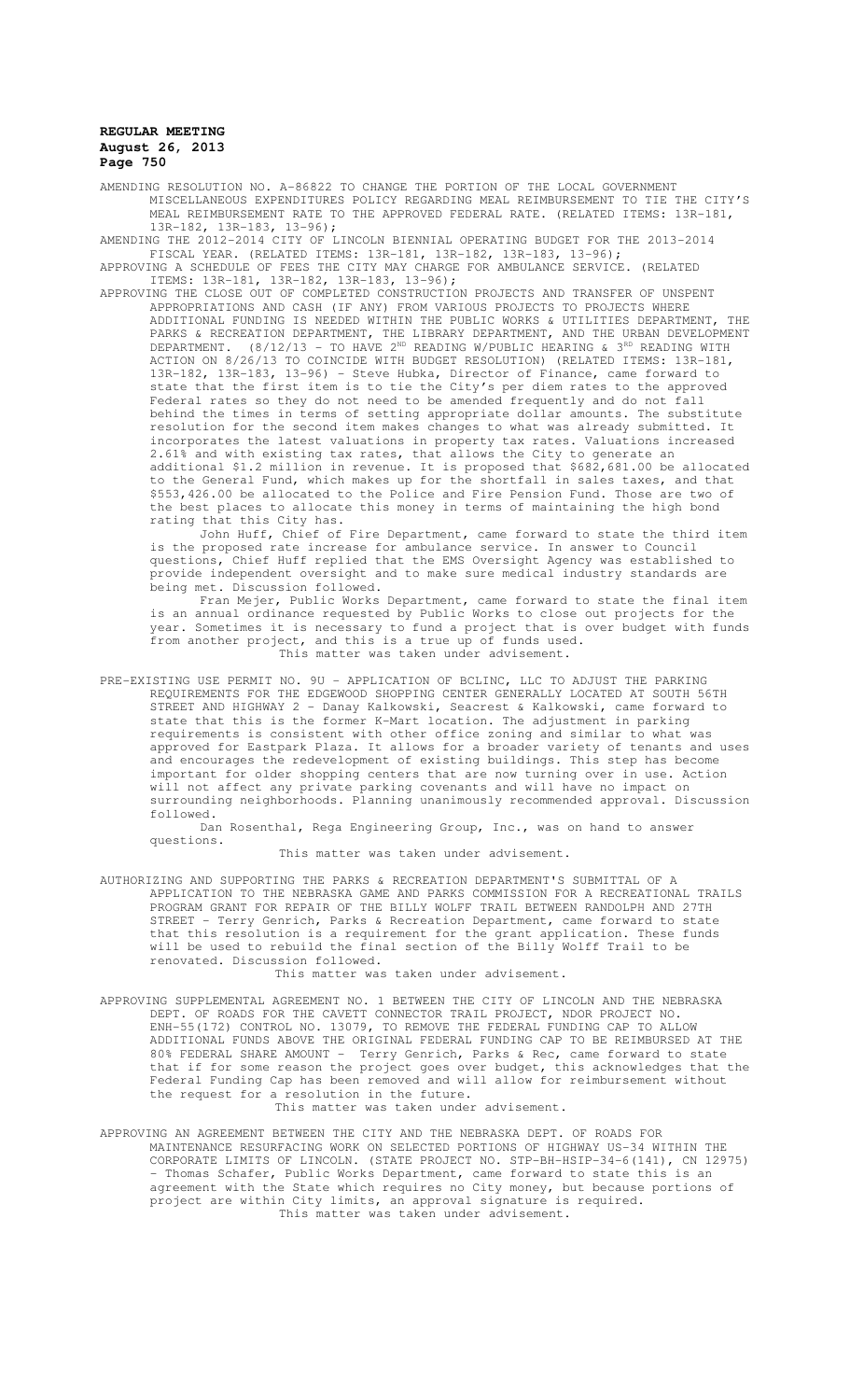# **COUNCIL ACTION**

## **REPORTS OF CITY OFFICERS**

CLERK'S LETTER AND MAYOR'S APPROVAL OF RESOLUTIONS AND ORDINANCES PASSED BY THE CITY COUNCIL ON AUGUST 12, 2013 - CLERK presented said report which was placed on file in the office of the City Clerk. **(27-1)**

#### **PETITIONS & COMMUNICATIONS**

- SETTING THE HEARING DATE OF MONDAY, SEPTEMBER 9, 2013 AT 3:00 P.M. FOR THE APPLICATION OF CHIPOTLE MEXICAN GRILL, INC. DBA CHIPOTLE MEXICAN GRILL FOR A CLASS I LIQUOR LICENSE LOCATED AT 6005 O STREET, SUITE A - CLERK read the following resolution, introduced by Roy Christensen, who moved its adoption:
- A-87525 BE IT RESOLVED by the City Council, of the City of Lincoln, that a hearing date is hereby set for Monday, September 9, 2013, at 3:00 p.m. or as soon thereafter as possible in the City Council Chambers, County-City Building, 555 S. 10th St., Lincoln, NE for the application of Chipotle Mexican Grill, Inc. dba Chipotle Mexican Grill for a Class I liquor license located at 6005 O Street, Suite A.
	- If the Police Dept. is unable to complete the investigation by said time, a new hearing date will be set.
	- Introduced by Roy Christensen Seconded by Emery and carried by the following vote: AYES: Christensen, Cook, Emery, Eskridge, Fellers, Gaylor Baird; NAYS: None; ABSENT: Camp.
- SETTING THE HEARING DATE OF MONDAY, SEPTEMBER 9, 2013 AT 3:00 P.M. FOR THE APPLICATION OF MCKENNY'S PUB, LLC DBA MCKENNY'S IRISH PUB FOR A CLASS I LIQUOR LICENSE LOCATED AT 151 N. 8<sup>TH</sup> STREET. - CLERK read the following resolution, introduced by Roy Christensen, who moved its adoption:
- A-87526 BE IT RESOLVED by the City Council, of the City of Lincoln, that a hearing date is hereby set for Monday, September 9, 2013, at 3:00 p.m. or as soon thereafter as possible in the City Council Chambers, County-City Building, 555 S. 10th St., Lincoln, NE for the application of McKenny's Pub, LLC dba McKenny's Irish Pub for a Class I liquor license located at 151 N. 8<sup>th</sup> Street. If the Police Dept. is unable to complete the investigation by said time, a new hearing date will be set.
	- Introduced by Roy Christensen Seconded by Emery and carried by the following vote: AYES: Christensen, Cook, Emery, Eskridge, Fellers, Gaylor Baird; NAYS: None; ABSENT: Camp.
- SETTING THE HEARING DATE OF MONDAY, SEPTEMBER 9, 2013 AT 3:00 P.M. FOR THE APPLICATION OF CAREY JOHNSON OIL COMPANY, INC. DBA EZ GO #81 FOR A CLASS D LIQUOR LICENSE LOCATED AT 8411 WINDMILL DRIVE - CLERK read the following resolution, introduced by Roy Christensen, who moved its adoption:<br>A-87527 BE IT RESOLVED by the City Council, o
- BE IT RESOLVED by the City Council, of the City of Lincoln, that a hearing date is hereby set for Monday, September 9, 2013, at 3:00 p.m. or as soon thereafter as possible in the City Council Chambers, County-City Building, 555 S. 10th St., Lincoln, NE for the application of Carey Johnson Oil Company, Inc. dba EZ Go #81 for a Class D liquor license located at 8411 Windmill Drive. If the Police Dept. is unable to complete the investigation by said time, a new hearing date will be set.
	- Introduced by Roy Christensen Seconded by Emery and carried by the following vote: AYES: Christensen, Cook, Emery, Eskridge, Fellers, Gaylor Baird; NAYS: None; ABSENT: Camp.
- PLACED ON FILE IN THE OFFICE OF THE CITY CLERK:

Administrative Amendment No. 13053 to Special Permit No. 1762D, Vintage Heights Community Unit Plan, approved by the Planning Director on August 13, 2013, requested by Tuscany Townhomes, LLC, to adjust the front setback from 20 feet to 18 feet for Lots 13, 17 & 34, Block 23 and Lot 11, Block 24, but only for the front yard where the garage opening does not face it, on property generally located near S. 84<sup>th</sup> St. and Foxtail Dr. Administrative Amendment No. 13026 to Final Plat No. 05074, approved by the Planning Director on August 19, 2013, requested by Village Gardens Development Co., to extend the time for two years to install a landscape screen, a pedestrian sidewalk and street trees along an improved major street, and street trees along non-major streets for Village Gardens Addition. The improvements shall be completed by August 19, 2015. Property is generally located at S.  $56<sup>th</sup>$ St. and Pine Lake Rd.

# **MISCELLANEOUS REFERRALS - NONE**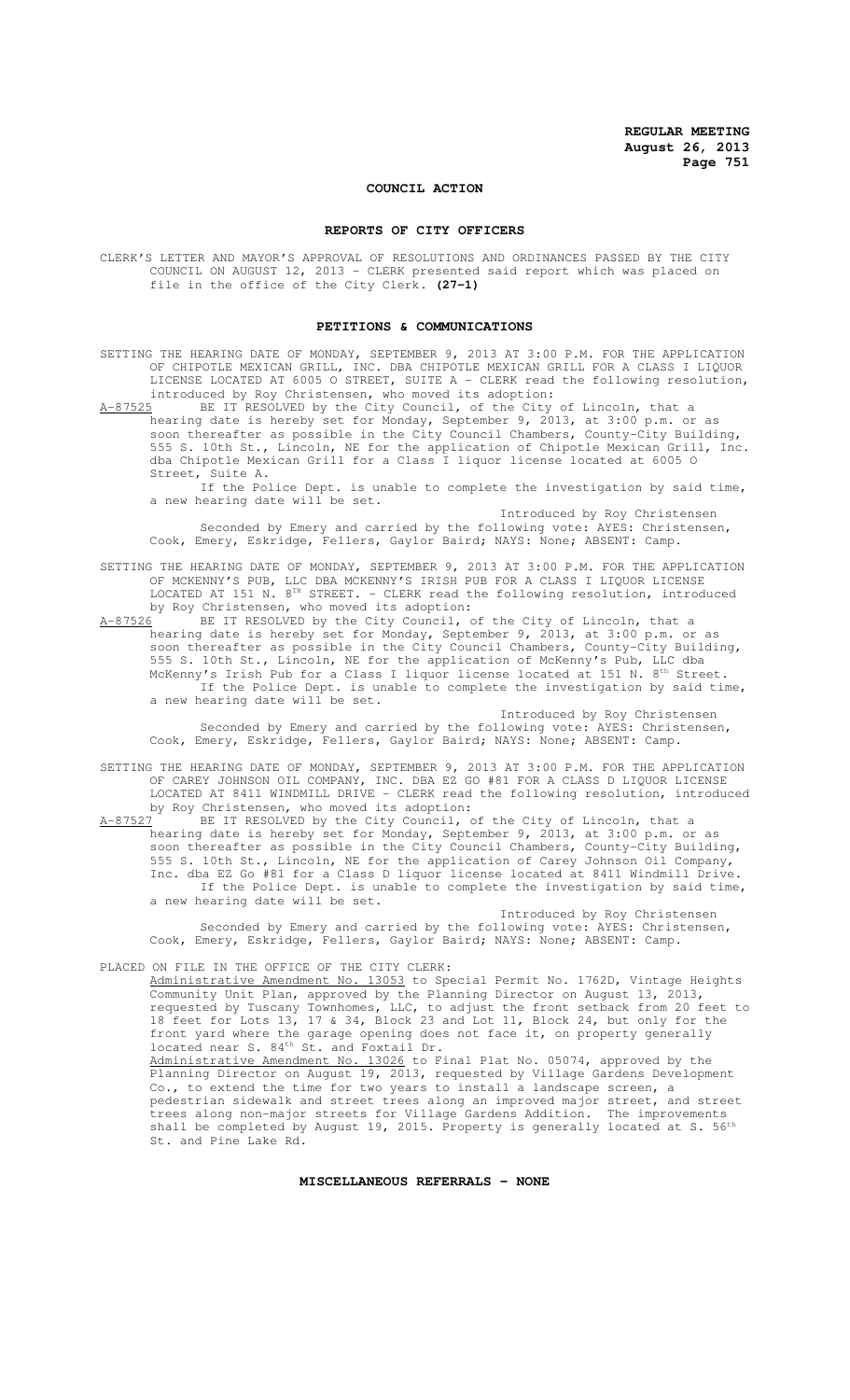## **LIQUOR RESOLUTIONS**

APPLICATION OF PERSHING CENTER FOR A SPECIAL DESIGNATED LICENSE FOR AN AREA MEASURING APPROXIMATELY 6,853 SQ. FT. AT THE CAPITOL TERRACE OF THE PINNACLE BANK ARENA AND APPROXIMATELY 428,339 SQ. FT. AT THE FESTIVAL SPACE TO THE NORTH OF PINNACLE BANK ARENA AT 400 PINNACLE ARENA DRIVE ON AUGUST 29, 30 & 31, 2013 & SEPTEMBER 7, 2013 FROM 7:00 A.M. TO 12:00 A.M. - CLERK read the following resolution, introduced by Trent Fellers, who moved its adoption for approval:

A-87528 BE IT RESOLVED by the City Council of the City of Lincoln, Nebraska: That after hearing duly had as required by law, consideration of the facts of this application, the Nebraska Liquor Control Act, and the pertinent City ordinances, the City Council recommends that the application of Pershing Center for a Special Designated License to cover an area measuring approximately 6,853 sq. ft. at the Capitol Terrace of the Pinnacle Bank Arena and approximately 428,339 sq. ft. at the Festival Space to the north of Pinnacle Bank Arena located at 400 Pinnacle Arena Drive, Lincoln, Nebraska, on August 29, 2013 from 12:00 p.m. to 12:00 a.m., August 30, 2013 from 12:00 p.m. to 12:00 a.m., August 31, 2013 from 11:00 a.m. to 12:00 a.m., and September 7, 2013 from 7:00 a.m. and 12:00 a.m., be approved with the condition that the premises complies in every respect with all City and State regulations and with the following requirements:<br>1. Identifica

Identification to be checked, wristbands required on all parties wishing to consume alcohol.

- 2. Adequate security shall be provided for the event.
- 3. The area requested for the permit shall be separated from the public by a fence or other means.
- 4. Responsible alcohol service practices shall be followed.<br>5. Any food sold shall be provided by a licensed and inspec-

Any food sold shall be provided by a licensed and inspected establishment. Introduced by Trent Fellers

Seconded by Christensen and carried by the following vote: AYES: Christensen, Cook, Emery, Eskridge, Fellers, Gaylor Baird; NAYS: None; ABSENT: Camp.

APPLICATION OF STOP N SHOP INC. DBA STOP N SHOP #5 FOR A CLASS D LIQUOR LICENSE AT 2200 N. 48TH STREET. (8/19/13 - Public Hearing & Action cont'd to 8/26/13) - - CLERK read the following resolution, introduced by Trent Fellers, who moved its adoption for approval:<br>A-87529 BE IT RESOLVED B

BE IT RESOLVED by the City Council of the City of Lincoln, Nebraska:

That after hearing duly had as required by law, consideration of the facts of this application, the Nebraska Liquor Control Act, and the pertinent City ordinances, the City Council recommends that the application of Stop N Shop Inc. dba Stop N Shop #5 for a Class "D" liquor license at 2200 N. 48th Street, Lincoln, Nebraska, for the license period ending April 30, 2014, be approved with the condition that:

1. All employees must possess a valid Responsible Beverage Server/Seller Permit as required by Section 5.04.124 of the Lincoln Municipal Code.

2. The premises must comply in every respect with all city and state regulations.

The City Clerk is directed to transmit a copy of this resolution to the Nebraska Liquor Control Commission.

Introduced by Trent Fellers

Seconded by Christensen and carried by the following vote: AYES: Christensen, Cook, Emery, Eskridge, Fellers, Gaylor Baird; NAYS: None; ABSENT: Camp.

MANAGER APPLICATION OF JASON K. LAESSIG FOR STOP N SHOP INC. DBA STOP N SHOP #5 AT 2200 N. 48TH STREET.(8/19/13 - Public Hearing & Action cont'd to 8/26/13) - - CLERK read the following resolution, introduced by Trent Fellers, who moved its

adoption for approval:<br>A-87530 WHEREAS, Stop N WHEREAS, Stop N Shop Inc. dba Stop N Shop #5 located at 2200 N. 48th Street, Lincoln, Nebraska has been approved for a Retail Class "D" liquor

license, and now requests that Jason K. Laessig be named manager;

WHEREAS, Jason K. Laessig appears to be a fit and proper person to manage said business.

NOW, THEREFORE, BE IT RESOLVED by the City Council of the City of Lincoln, Nebraska:

That after hearing duly had as required by law, consideration of the facts of this application, the Nebraska Liquor Control Act, and the pertinent City ordinances, the City Council recommends that Jason K. Laessig be approved as manager of this business for said licensee. The City Clerk is directed to transmit a copy of this resolution to the Nebraska Liquor Control Commission. Introduced by Trent Fellers

Seconded by Christensen and carried by the following vote: AYES: Christensen, Cook, Emery, Eskridge, Fellers, Gaylor Baird; NAYS: None; ABSENT: Camp.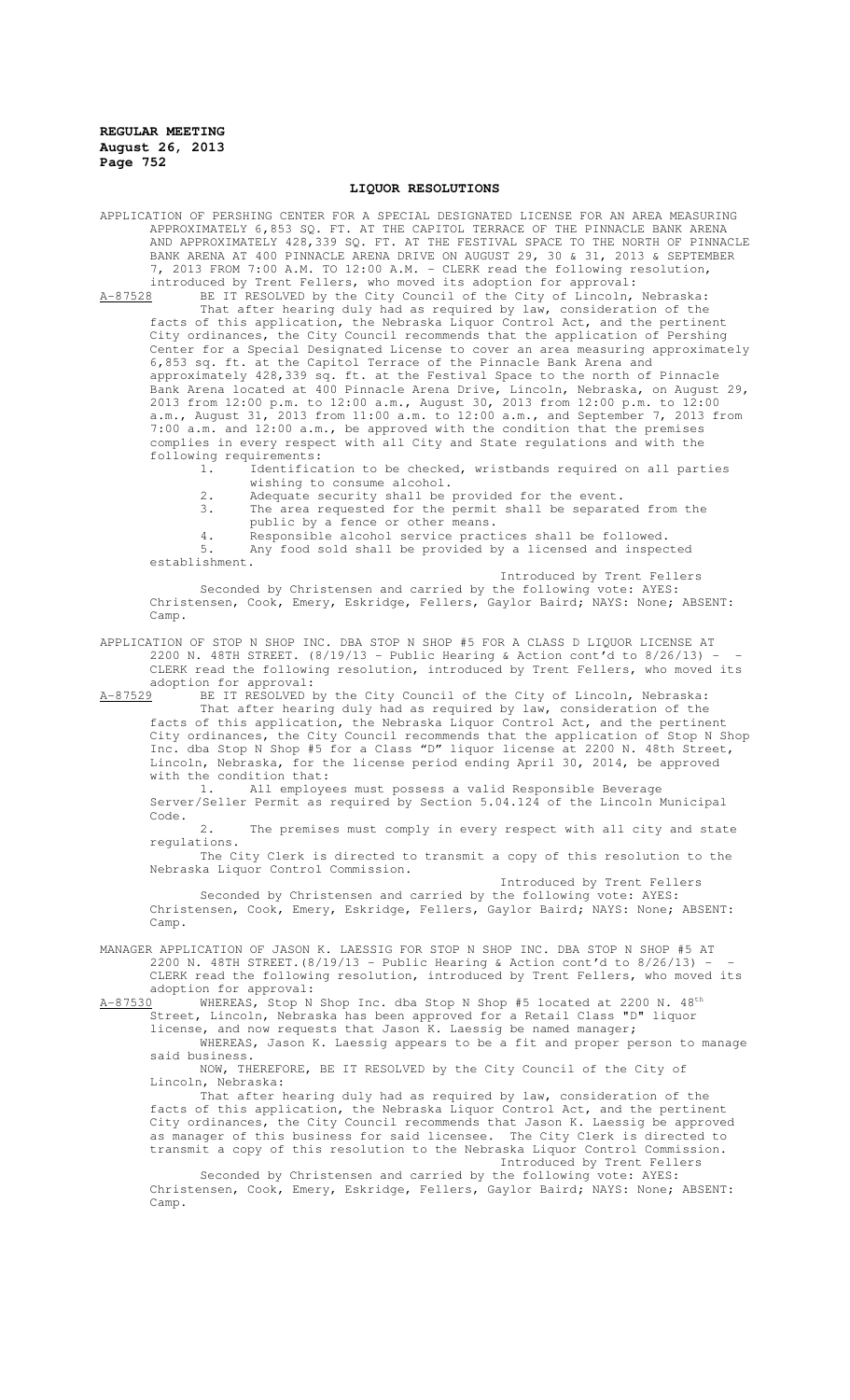# **ORDINANCES - 2ND READING & RELATED RESOLUTIONS (as required) -**

- AMENDING SECTION 27.06.180 OF THE LINCOLN MUNICIPAL CODE RELATING TO THE MANUFACTURE, PROCESSING, STORAGE AND DISTRIBUTION USE GROUP BY AMENDING THE MANUFACTURING, PROCESSING, STORAGE AND DISTRIBUTION USE GROUP TABLE TO SHOW OUTDOOR VEHICLE STORAGE AS A PERMITTED USE IN THE B-4, I-1 AND I-3 ZONING DISTRICTS AND TO SHOW OPEN STORAGE AS A PERMITTED USE IN THE I-3 ZONING DISTRICT - CLERK read an ordinance, introduced by Leirion Gaylor Baird, amending Section 27.06.180 of the Lincoln Municipal Code relating to the Manufacture, Processing, Storage and Distribution Use Group by amending the Manufacturing, Processing, Storage and Distribution Use Group Table to show outdoor vehicle storage as permitted use in the B-4, I-1 and I-3 zoning districts and to show open storage as a permitted use in the I-3 zoning district; and repealing Section 27.06.180 of the Lincoln Municipal Code as hitherto existing, the second time.
- VACATION NO. 13001 VACATING THE SOUTH 10 FEET OF J STREET BETWEEN S. 5TH AND S. 6<sup>TH</sup> STREETS, THE WEST 10 FEET OF S. 6TH STREET BETWEEN J AND H STREETS AND THE NORTH 17 FEET OF G STREET BETWEEN S. 4TH AND S. 6TH STREETS - CLERK read an ordinance, introduced by Leirion Gaylor Baird, vacating the south 10 feet of J Street between S.  $5^{\text{th}}$  and S.  $6^{\text{th}}$  Streets, the west 10 feet of S.  $6^{\text{th}}$  Street between J and H Streets and the north 17 feet of G Street between S. 4<sup>th</sup> and S. 6<sup>th</sup> Streets and retaining title thereto in the City of Lincoln, Lancaster County, Nebraska, the second time.
- AMENDING SECTION 9.20.050 OF THE LINCOLN MUNICIPAL CODE RELATING TO DISTURBING THE PEACE TO CLARIFY THAT THE PENALTY FOR SUCH OFFENSE INCLUDES THE OPTION OF BOTH A FINE AND IMPRISONMENT IN THE COUNTY JAIL - CLERK read an ordinance, introduced by Leirion Gaylor Baird, amending Section 9.20.050 of the Lincoln Municipal Code, relating to disturbing the peace to clarify that the penalty for such offense includes the option of both a fine and imprisonment in the county jail; and repealing Section 9.20.050 of the Lincoln Municipal Code as hitherto existing, the second time.
- AMENDING RESOLUTION NO. A-86822 TO CHANGE THE PORTION OF THE LOCAL GOVERNMENT MISCELLANEOUS EXPENDITURES POLICY REGARDING MEAL REIMBURSEMENT TO TIE THE CITY'S MEAL REIMBURSEMENT RATE TO THE APPROVED FEDERAL RATE. (RELATED ITEMS: 13R-181, 13R-182, 13R-183, 13-96) (See further Council Action under ORDINANCES - 3<sup>RD</sup> **READING.)**
- AMENDING THE 2012-2014 CITY OF LINCOLN BIENNIAL OPERATING BUDGET FOR THE 2013-2014 FISCAL YEAR. (RELATED ITEMS: 13R-181, 13R-182, 13R-183, 13-96) **(See further** Council Action under ORDINANCES - 3<sup>RD</sup> READING.)
- APPROVING A SCHEDULE OF FEES THE CITY MAY CHARGE FOR AMBULANCE SERVICE.(RELATED ITEMS: 13R-181, 13R-182, 13R-183, 13-96) **(See further Council Action under ORDINANCES - 3RD READING.)**
- APPROVING THE CLOSE OUT OF COMPLETED CONSTRUCTION PROJECTS AND TRANSFER OF UNSPENT APPROPRIATIONS AND CASH (IF ANY) FROM VARIOUS PROJECTS TO PROJECTS WHERE ADDITIONAL FUNDING IS NEEDED WITHIN THE PUBLIC WORKS & UTILITIES DEPARTMENT, THE PARKS & RECREATION DEPARTMENT, THE LIBRARY DEPARTMENT, AND THE URBAN DEVELOPMENT DEPARTMENT - CLERK read an ordinance, introduced by Trent Fellers, eliminating certain appropriations and approving the transfer of unspent and unencumbered appropriations and cash (if any) between certain capital improvement projects within the Street Construction Fund, Capital Projects Fund, Water Fund, and Wastewater Fund for the Public Works & Utilities Department; within the Keno Fund, Maintenance Fund, and MIRF Fund for the Parks & Recreation Department; within the Keno Fund for the Library Department; and within the MIRF Fund, General Fund, Parking Lot Revolving Construction, and Parking Facility Bond Series 2012 for the Urban Development Department, the second time. **(See further** Council Action under ORDINANCES - 3<sup>RD</sup> READING.)

### **PUBLIC HEARING - RESOLUTIONS**

ACCEPTING THE REPORT OF NEW AND PENDING CLAIMS AGAINST THE CITY AND APPROVING DISPOSITION OF CLAIMS SET FORTH FOR THE PERIOD OF AUGUST 1 - 15, 2013 - CLERK read the following resolution, introduced by Leirion Gaylor Baird, who moved its adoption:

A-87534 BE IT RESOLVED by the City Council of the City of Lincoln, Nebraska: That the claims listed in the attached report, marked as Exhibit "A", dated August 1, 2013, of various new and pending tort claims filed against the City of Lincoln with the Office of the City Attorney or the Office of the City Clerk, as well as claims which have been disposed of, are hereby received as required by Neb. Rev. Stat. § 13-905 (Reissue 1997). The dispositions of claims by the Office of the City Attorney, as shown by the attached report, are hereby approved: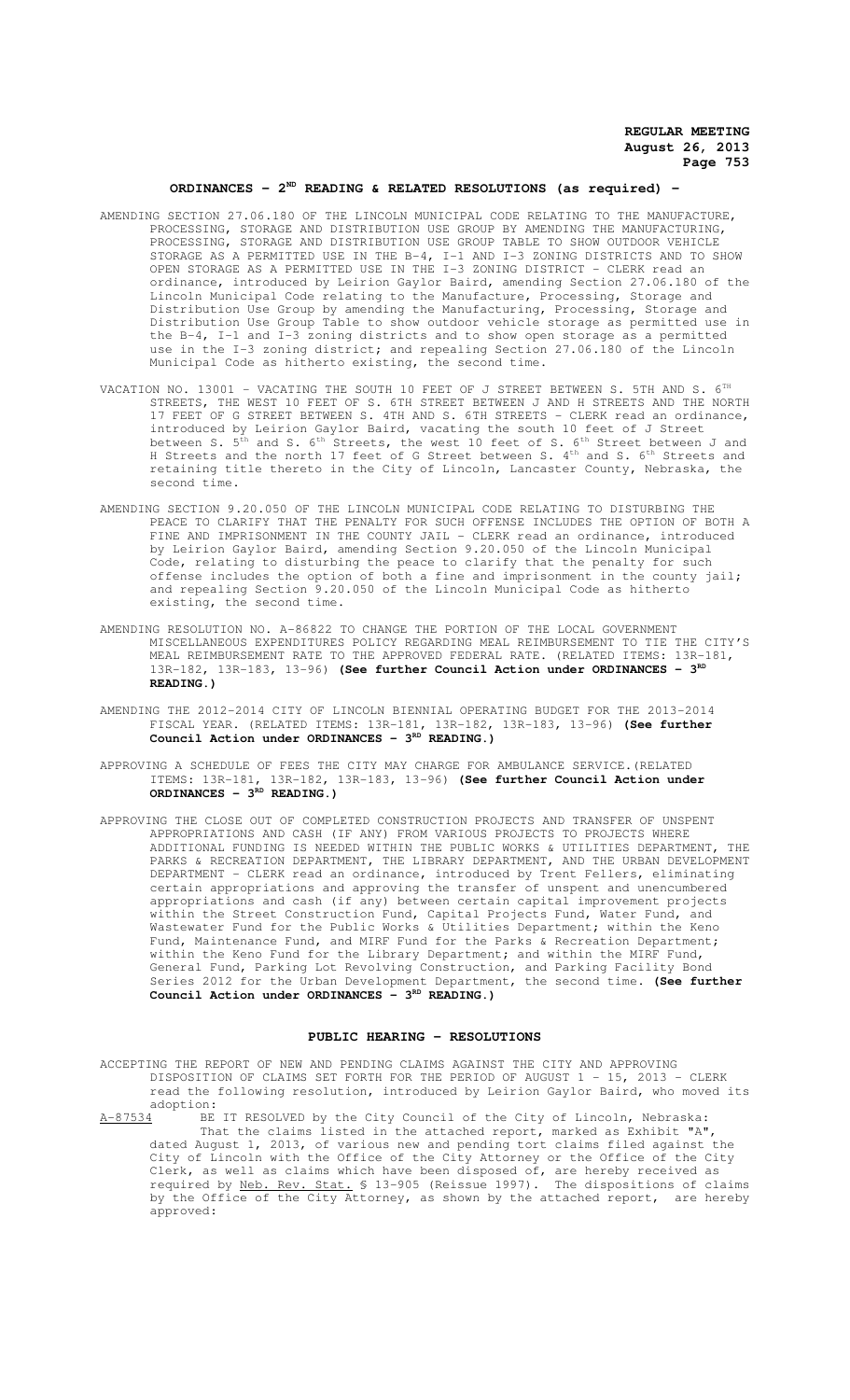| WITHDRAWN CLAIMS                                                      |              |  |                  | ALLOWED/SETTLED CLAIMS  |
|-----------------------------------------------------------------------|--------------|--|------------------|-------------------------|
| Gale and Bernice Sup                                                  | \$198,000.00 |  |                  | Larry Miller \$3,689.00 |
| The Hitchin' Post of Lincoln, Inc.                                    | 317,943.51   |  | Robert F. Siegel | 50.39                   |
|                                                                       |              |  | Lori Davison     | 1,012.66                |
|                                                                       |              |  | Shane Dunn       | 168.48                  |
|                                                                       |              |  | Benjamin Lucks   | 349.81                  |
| The City Attorney is hereby directed to mail to the various claimants |              |  |                  |                         |

listed herein a copy of this resolution which shows the final disposition of their claim.

Introduced by Leirion Gaylor Baird Seconded by Christensen and carried by the following vote: AYES: Christensen, Cook, Emery, Eskridge, Fellers, Gaylor Baird; NAYS: None; ABSENT: Camp.

PRE-EXISTING USE PERMIT NO. 9U – APPLICATION OF BCLINC, LLC TO ADJUST THE PARKING REQUIREMENTS FOR THE EDGEWOOD SHOPPING CENTER GENERALLY LOCATED AT SOUTH 56TH STREET AND HIGHWAY 2 - CLERK read the following resolution, introduced by Leirion Gaylor Baird, who moved its adoption:<br>A-87535 WHEREAS, BCLINC, LLC has submitted an a

BCLINC, LLC has submitted an application in accordance with Section 27.64.010 of the Lincoln Municipal Code designated as Pre-Existing Use Permit No. 9U to amend Pre-Existing Use Permit No. 9 in order to reduce the number of required parking stalls from 4.5 stalls per 1,000 square feet of floor area for office or retail uses and one space per 100 square feet for restaurant/bar uses to one stall per 300 square feet, regardless of use, except for theaters on property generally located at Edgewood Shopping Center at S. 56th Street and Highway 2, and legally described as:

Lot 1 and Outlots A and B, Edgewood Center; Lots 1 and 2, Edgewood Center 2nd Addition; Lot 2 and Outlot A, Edgewood Center 4th Addition; Lots 1 and 2, Edgewood Center 5th Addition; Lots 1 and 2, Edgewood Center 6th Addition; and Lots 120 and 121 I.T., all located in the Southwest Quarter of Section 9, Township 9 North, Range 7 East of the 6th P.M., Lancaster County, Lancaster County, Nebraska;

WHEREAS, the real property adjacent to the area included within the site plan for this amendment to the pre-existing use permit will not be adversely affected; and

WHEREAS, said site plan together with the terms and conditions hereinafter set forth are consistent with the intent and purpose of Title 27 of the Lincoln Municipal Code to promote the public health, safety, and general welfare.

NOW, THEREFORE, BE IT RESOLVED by the City Council of the City of Lincoln, Nebraska:

That the application of BCLINC, LLC, hereinafter referred to as "Permittee", to amend Pre-Existing Use Permit No. 9 to adjust the parking requirements in the Edgewood Shopping Center, on the property legally described above be and the same is hereby granted under the provisions of Section 27.64.010 of the Lincoln Municipal Code upon condition that operation of said development be in substantial compliance with said application, the site plan, and the following additional express terms, conditions, and requirements:

1. This permit approves a reduction in the required parking to one space per 300 square feet of floor area for up to 491,436 square feet of commercial floor area, except for theaters which remains unchanged at one space per 50 square feet of floor area and parking for associated uses.

2. The Permittee shall submit a revised site plan to the Planning Department showing the following changes:

a. Delete the amounts from the total column of the land use/parking table for the parking requirements.

b. Redraw the boundary of the use permit to include South 59<sup>th</sup> Street, and to not include the right-of-way stub at Shady Creek Road. c. Add a note which states "PARKING ARRANGEMENT IS FOR THE PURPOSE OF ILLUSTRATION."

3. Prior to the issuance of a building permit:

a. The Permittee shall provide documentation from the Register of Deeds that the letter of acceptance has been recorded. b. The construction plans must substantially comply with the

approved plans.<br>4. All devel All development and construction must substantially comply with the approved plans.

5. All privately-owned improvements, including landscaping, must be permanently maintained by the Permittee or an appropriately established owners association approve by the City.

6. The physical location of all setbacks and yards, buildings, parking and circulation elements, and similar matters must be in substantial compliance with the location of said items as shown on the approved site plan. 7. This resolution's terms, conditions, and requirements bind and obligate the Permittee, its successors and assigns.

8. The Permittee shall sign and return the letter of acceptance to the City Clerk. This step should be completed within 60 days following the approval of the use permit. The City Clerk shall file a copy of the resolution approving the use permit and the letter of acceptance with the Register of Deeds, filing fees therefor to be paid in advance by the Permittee. Building permits will not be issued unless the letter of acceptance has been filed.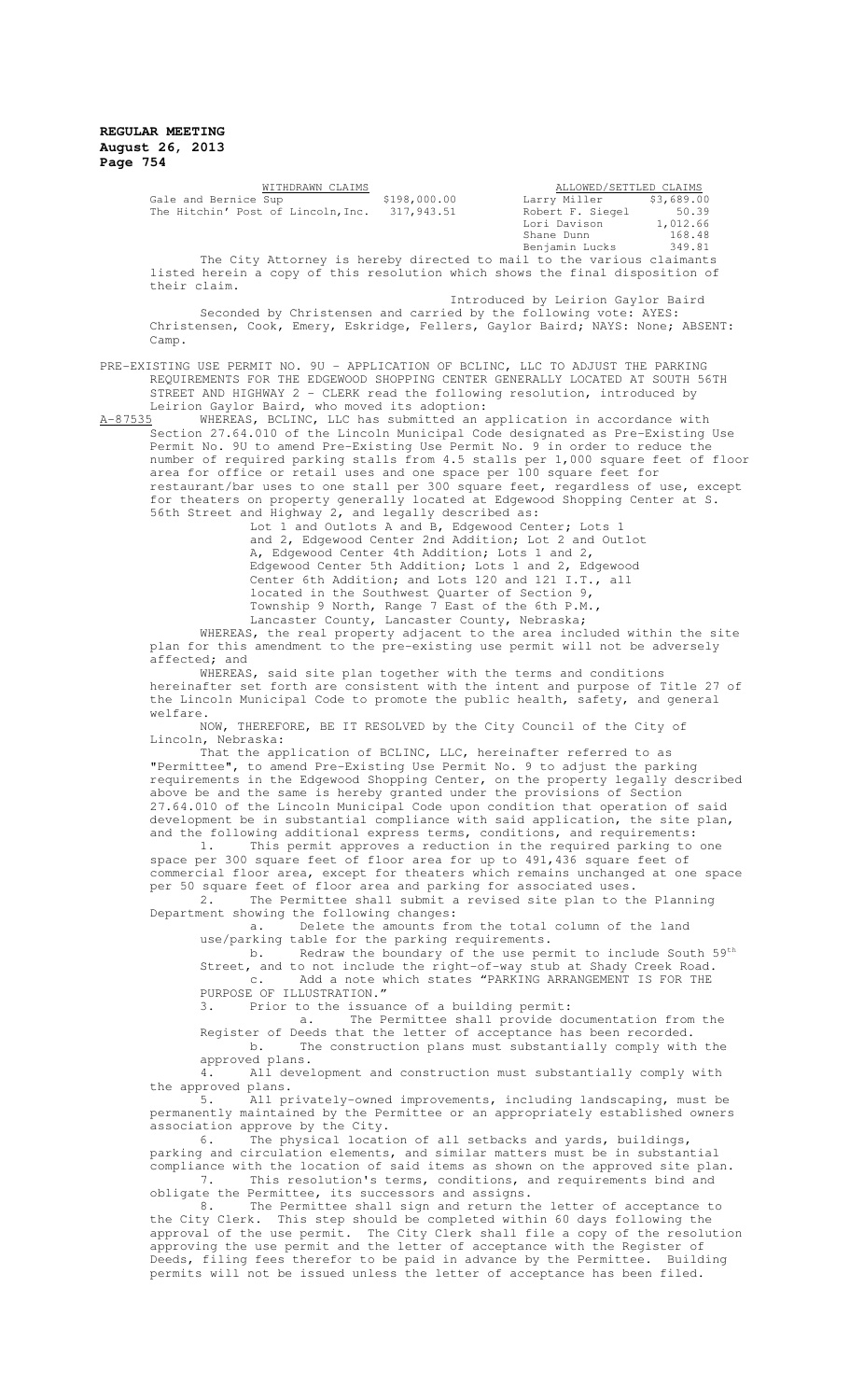9. The site plan as approved with this resolution voids and supersedes all previously approved site plans; however the terms and conditions of all resolutions approving previous permits remain in full force and effect except as specifically amended by this resolution.

Introduced by Leirion Gaylor Baird Seconded by Cook and carried by the following vote: AYES: Christensen, Cook, Emery, Eskridge, Fellers, Gaylor Baird; NAYS: None; ABSENT: Camp.

AUTHORIZING AND SUPPORTING THE PARKS & RECREATION DEPARTMENT'S SUBMITTAL OF A GRANT APPLICATION TO THE NEBRASKA GAME AND PARKS COMMISSION FOR A RECREATIONAL TRAILS PROGRAM GRANT FOR REPAIR OF THE BILLY WOLFF TRAIL BETWEEN RANDOLPH AND 27TH STREET - CLERK read the following resolution, introduced by Leirion Gaylor Baird, who moved its adoption:<br>A-87536 WHEREAS, the City of Lir

A-87536 WHEREAS, the City of Lincoln through its Parks & Recreation Department proposes to apply to the Nebraska Game and Parks Commission for financial assistance from the Recreational Trails Program grant funds for the purpose of restoring the Billy Wolff Trail between Randolph Street and Capitol Parkway, and 27th Street and Capitol Parkway; and

WHEREAS, the total cost of the project will be \$250,728.00, of which the Recreational Trails Program request will be \$200,582.00, and the City of Lincoln's cost will be \$30,146.00, plus a \$20,000.00 donation from the Great Plains Trail Network; and

WHEREAS, the City of Lincoln wishes to express its support for the project and its willingness to commit the necessary financial resources to operate and maintain the completed project in a safe and attractive manner for the public.

NOW, THEREFORE, BE IT RESOLVED by the City Council of the City of Lincoln, Nebraska:

1. The City of Lincoln hereby expresses its support for the application being made by its Parks & Recreation Department to the Nebraska Game and Parks Commission for financial assistance from the Recreational Trails Program fund for the purpose of constructing and renovating the project described above and known as the Bill Wolff Trail between Randolph Street and 27th Street and its commitment to the on-going maintenance of the trail.

2. The City of Lincoln currently has the commitment for \$30,146.00 plus \$20,000.00 donation from GPTN, or 20% local matching share, for the project elements that are identified on the application form and the supplemental documents and will, as it becomes necessary, allocate the local funds for this project.

3. The City of Lincoln will commit the necessary financial resources to operate and maintain the completed project in a safe and attractive manner for public use.

4. The City of Lincoln will not discriminate against any person on the basis of race, color, age, religion, handicap, sex, or national origin in the use of the proposed project acquired or developed pursuant to the project proposal, and shall comply with the terms and intent of Title VI of the Civil Rights Act of 1964, and any of the regulations promulgated pursuant to such Act.

5. The City of Lincoln will comply with all rules and regulations of the Recreational Trails Program, applicable Executive Orders, and all state laws that govern the grant applicant during the performance of the project.

6. The City of Lincoln will comply with the federal disability access and use standards where they can be reasonably applied in accord with the Americans with Disabilities Act of 1991.

7. The Mayor is hereby authorized to sign all documents necessary and required to make application to acquire said grant funds.

8. The City Clerk is directed to transmit a certified copy of this resolution to the Parks & Recreation Department for transmittal to the Nebraska Game and Parks Commission.

Introduced by Leirion Gaylor Baird Seconded by Emery and carried by the following vote: AYES: Christensen, Cook, Emery, Eskridge, Fellers, Gaylor Baird; NAYS: None; ABSENT: Camp.

APPROVING SUPPLEMENTAL AGREEMENT NO. 1 BETWEEN THE CITY OF LINCOLN AND THE NEBRASKA DEPT. OF ROADS FOR THE CAVETT CONNECTOR TRAIL PROJECT, NDOR PROJECT NO. ENH-55(172) CONTROL NO. 13079, TO REMOVE THE FEDERAL FUNDING CAP TO ALLOW ADDITIONAL FUNDS ABOVE THE ORIGINAL FEDERAL FUNDING CAP TO BE REIMBURSED AT THE 80% FEDERAL SHARE AMOUNT - CLERK read the following resolution, introduced by Leirion Gaylor Baird, who moved its adoption:

A-87537 BE IT RESOLVED by the City Council of the City of Lincoln, Nebraska: That the attached Supplemental Agreement No. 1 between the City of Lincoln and the State of Nebraska Department of Roads for Project No. ENH-55(172), State CN-13079, to remove the federal funding cap for the Cavett Connector Trail Project to allow additional funds above the original federal funding cap to be reimbursed at the 80% Federal Share amount, in accordance with the terms and conditions contained in said Supplemental Agreement No. 1, is hereby approved and the Mayor is authorized to execute the same on behalf of the City of Lincoln.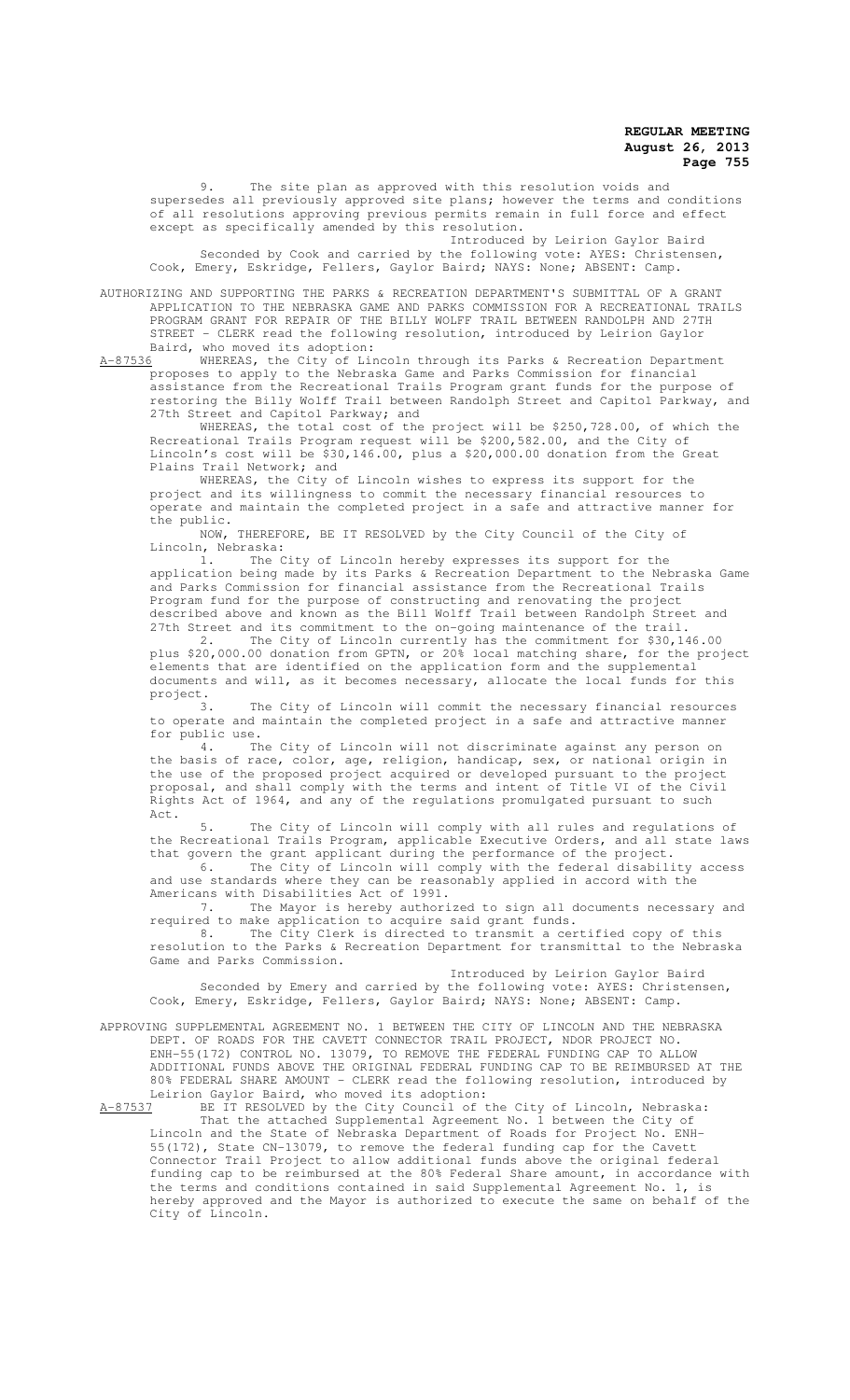The City Clerk is directed to return the executed copies of the Agreement and the executed copy of this Resolution (Exhibit "A") to Terry Genrich, Parks and Recreation Department, for transmittal and execution by the State Department of Roads.

Introduced by Leirion Gaylor Baird Seconded by Christensen and carried by the following vote: AYES: Christensen, Cook, Emery, Eskridge, Fellers, Gaylor Baird; NAYS: None; ABSENT: Camp.

APPROVING AN AGREEMENT BETWEEN THE CITY AND THE NEBRASKA DEPT. OF ROADS FOR MAINTENANCE RESURFACING WORK ON SELECTED PORTIONS OF HIGHWAY US-34 WITHIN THE CORPORATE LIMITS OF LINCOLN. (STATE PROJECT NO. STP-BH-HSIP-34-6(141), CN 12975) - CLERK read the following resolution, introduced by Leirion Gaylor Baird, who moved its adoption:<br><u>A-87538</u> BE IT RESOLVE

BE IT RESOLVED by the City Council of the City of Lincoln, Nebraska: That the attached Agreement between the City of Lincoln and the State of Nebraska Department of Roads for Project No. STP-BH-HSIP-34-6(141), CN 12975, for maintenance and resurfacing work on selected portions of Highway US-34 within the corporate limits of Lincoln, in accordance with the terms and conditions contained in said Agreement, is hereby approved and the Mayor is authorized to execute the same on behalf of the City of Lincoln. The City Clerk is directed to return the executed copies of the Agreement

to Susie Filipi, Engineering Services of the Public Works and Utilities Department, for transmittal and execution by the State Department of Roads.

Introduced by Leirion Gaylor Baird

Seconded by Christensen and carried by the following vote: AYES: Christensen, Cook, Emery, Eskridge, Fellers, Gaylor Baird; NAYS: None; ABSENT: Camp.

## ORDINANCE - 3<sup>RD</sup> READING & RELATED RESOLUTIONS (as required)

AMENDING RESOLUTION NO. A-86822 TO CHANGE THE PORTION OF THE LOCAL GOVERNMENT MISCELLANEOUS EXPENDITURES POLICY REGARDING MEAL REIMBURSEMENT TO TIE THE CITY'S MEAL REIMBURSEMENT RATE TO THE APPROVED FEDERAL RATE. (RELATED ITEMS: 13R-181, 13R-182, 13R-183, 13-96) - CLERK read the following resolution, introduced by Leirion Gaylor Baird, who moved its adoption:

A-87531 WHEREAS, the Local Government Miscellaneous Expenditure Act authorizes the City Council to reimburse expenses incurred by elected and appointed officials, employees, or volunteers; and

WHEREAS, the City Council adopted a formal policy in Resolution No. A-7093 passed November 27, 1995, which policy has been amended and readopted from time to time and most recently by Resolution No. A-86822 on May 14, 2012; and

WHEREAS, this policy governs educational workshops, conferences, training programs, official functions, hearings and meetings, registration fees, mileage, meals and lodging, travel expenditures, recognition dinners, plaques, certificates of achievement, and other miscellaneous expenditures; and

WHEREAS, this policy recognizes the various budget limitations, job assignments, and training needs of departments; and

WHEREAS, this policy needs to be updated to adjust meal reimbursement for City travel.

NOW, THEREFORE, BE IT RESOLVED by the City Council of the City of Lincoln, Nebraska:

That it hereby adopts the following policy governing the expenditure of public funds for payment or reimbursement of actual and necessary expenses incurred by elected and appointed officials, employees, or volunteers.

I. EXPENSES FOR EDUCATION, TRAINING, OR TRAVEL

Payment or reimbursement of actual and necessary expenses incurred by elected and appointed officials, employees, or volunteers at educational workshops, conferences, training programs, official functions, hearings, job duties, or meetings whether incurred within or outside of City limits may be reimbursed as herein authorized.

Travel expenses, which are defined as those costs a traveler must pay for conducting City business and which are necessary for the purpose of travel, may be approved by the department head. It is understood that not all expenses are automatically reimbursable even if they are addressed in this resolution. Rather, the reimbursement of expenses may vary between departments and employees within a department as determined by the department head. Nothing herein shall be construed as requiring reimbursement of any meal. Under no circumstances will expenses be reimbursed in excess of those identified in this resolution.

Anyone authorized to travel for the benefit of the City has a responsibility to keep accurate, substantiated cost records, except for meals and tips, and to submit expense statements in accordance with this resolution.

A. TRANSPORTATION EXPENSES

The maximum payable transportation allowance for any motor transportation shall not exceed the actual round-trip cost of coach air fares for that particular trip.

1. Air Travel. The latest rates for air travel from the City of Lincoln will be used in calculating all transportation expenses and allowances. Coach fare shall be used. A traveler shall make reservations through a travel agency and charge the tickets to the City of Lincoln; provided, however, a traveler who wishes to take advantage of electronic tickets, shop for the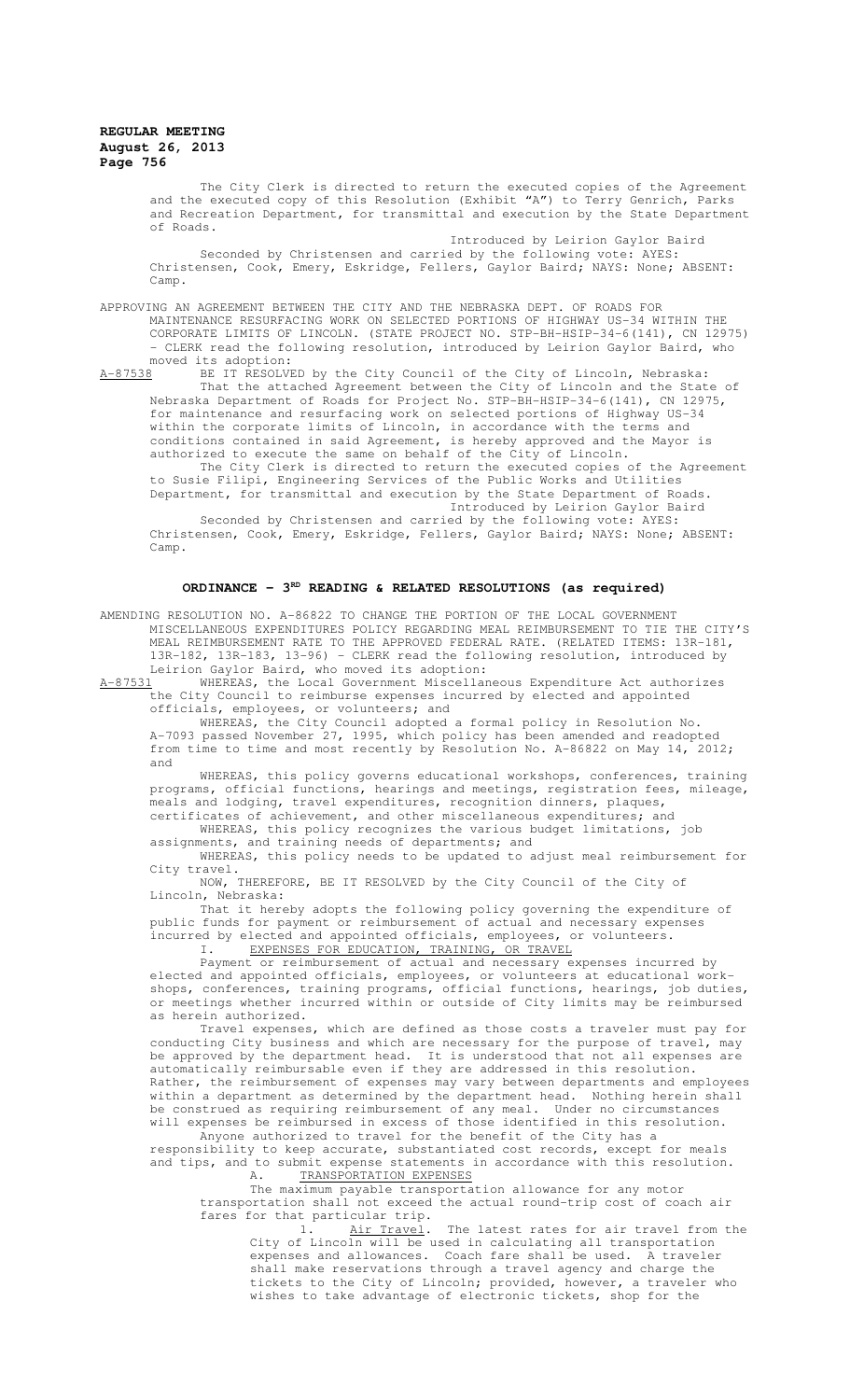lowest fare on the Internet, or call airlines directly, will be required to personally pay for the tickets and request reimbursement from the City by submitting proper documentation. The City will not advance money for the purchase of airline tickets.

2. Motor Vehicles - Privately Owned. When the use of a private motor vehicle has been authorized, the owner of the .<br>vehicle shall be reimbursed at a mileage rate established by the Mayor in Administrative Regulation No. 4 and as the same may be amended from time to time, for the most direct round-trip route between Lincoln and the place visited. This amount shall not exceed the coach round-trip fare to and from that point and shall be documented by a City mileage reimbursement form. When more than one eligible employee performs such travel in an authorized private motor vehicle, only one eligible employee may obtain reimbursement for transportation. Lodging, meals, and other expenses for employees other than the employee receiving mileage are allowable en route to the destination if the cost does not exceed coach airfare.

3. Local Transportation. Local transportation costs, including such costs as airport limousine and taxi fare (including reasonable tips) may be reimbursed. Expenses for rental cars may be reimbursed when the employee's department head has decided that such rental will serve the best interests of the City. Requests for a rental car must be approved in writing in advance of the trip. Car rentals may be authorized when such rental will be cheaper than taxi fares or when the use of the car permits the traveler to accomplish the purpose of the trip in a more efficient manner.<br>4.

4. Travel by City Owned Vehicle. A traveler may use a City owned vehicle if the employee's department head has City owned vehicle if the employee's department head has decided that such use will serve the best interests of the City. The traveler may be reimbursed for out-of-pocket expenses, such as gasoline, etc. Receipts must be obtained for all out-of-pocket expenses incurred for a City owned Use of the City vehicle shall be restricted to City of Lincoln purposes only, and no private passengers shall be authorized.

B. LIVING EXPENSES

1. Lodging. Hotel and/or motel lodging should be selected well in advance and should be within a reasonable distance from or at the site of the official meeting place. Reimbursement shall be for a single occupancy rate. Detailed receipts for all lodging costs must be secured.<br>2. Meals. Individuals traveling on City business with

2. Meals. Individuals traveling on City business with an overnight stay will be allowed a daily per diem to cover the cost of meals and tips. The daily per diem amount shall not exceed thirty dollars (\$30.00 - \$7.00 breakfast, \$7.00 lunch, \$16,00 dinner) for most areas in the United States. Other areas in the United States are designated as high-cost areas, qualifying for a daily per diem not to exceed thirty-eight dollars (\$38.00 - \$9.00 breakfast, \$9.00 lunch, \$20.00 dinner). A list of<br>high-cost areas will be maintained and made available by ined and made available by the Ci Controller will be determined by the U.S. General Services Administration (GSA) Meal and Incidental Expense table for each City of travel. This table can be found at: www.gsa.gov. The daily per diem shall not include the amount for incidentals. The first and last day of travel will include reimbursement of only those meals for which the employee is actually in travel status. Each Department's Director will determine whether any reimbursement shall be made and the amount of the reimbursement to be made (in compliance with the terms and not to exceed the maximums <del>set</del> above). The City will not reimburse employees for any meal provided by the conference or airline. Additionally, the City will not reimburse employees for any meal where there is no

overnight stay.<br> $\frac{3.1 \text{ Rf}}{3.1 \text{ Rf}}$ Registration Costs. The City will pay in advance, or reimburse an eligible traveler for, the registration fee paid when a receipt for the registration fee is obtained and is included with the travel expense statement. The proper procedure for advance payment of registration is to submit a payment voucher with a copy of the completed registration form or an invoice, payable to the conference, to the Controller's Office in sufficient time to allow a warrant to be drawn and mailed to the conference prior to the deadline for registration.

4. Miscellaneous Expenses. Telephone expenses will be allowed only when necessary for City purposes. Expenses for tips should be included with the transportation and meal per diem. 5. Disallowance of Expenses. All major expenses

including transportation (excluding taxi fares), lodging, and registration fees that are not supported by receipts attached to the travel expense statement may be disallowed for reimbursement at the discretion of the City Controller.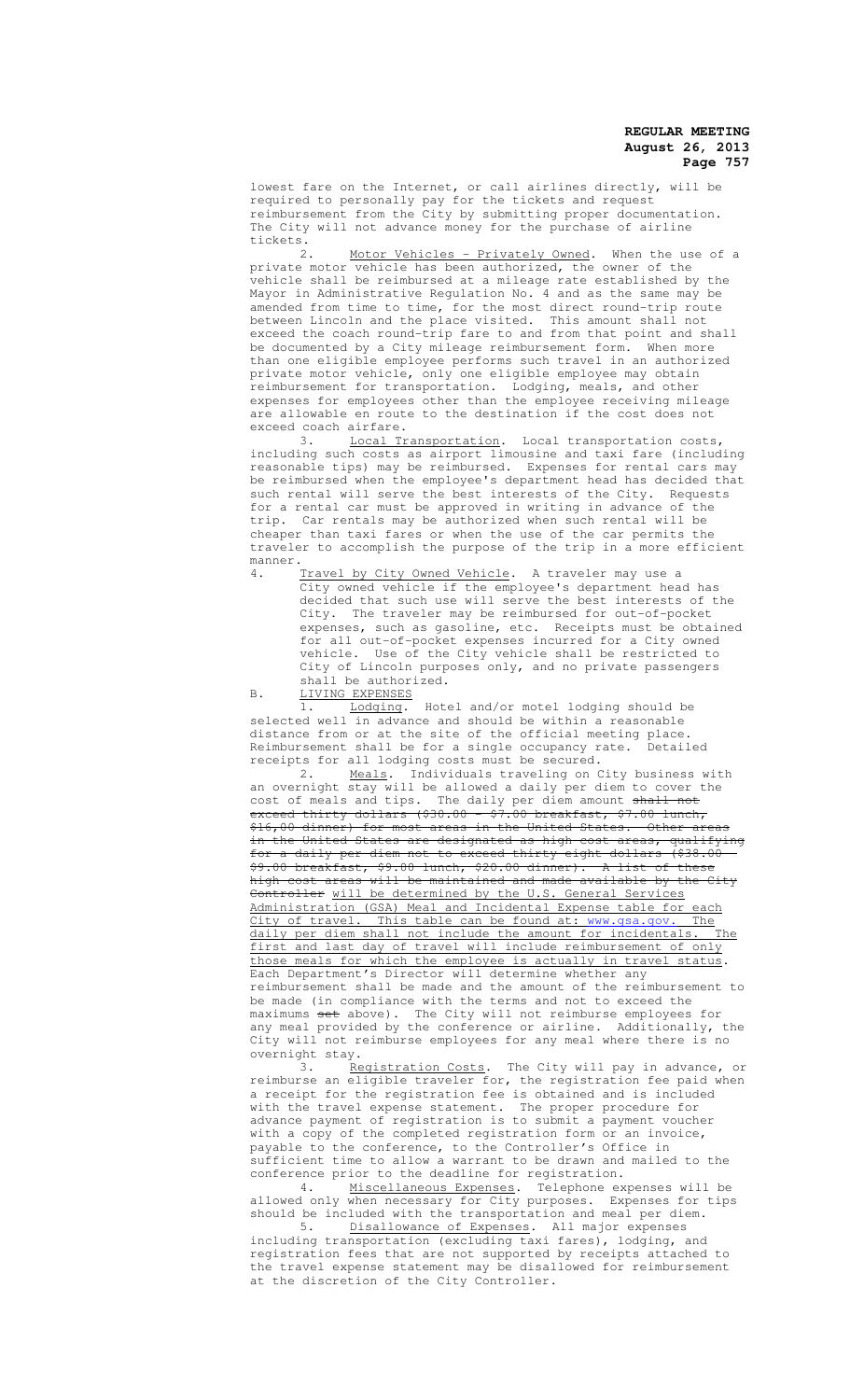# TRAVEL APPROVAL

When a department head decides that a trip for an employee is essential for City business, the department head may approve such travel. When the trip is to be taken by the department head, approval of the Mayor shall be obtained. Department heads shall be required to submit to the Mayor's Office a semi-annual report outlining travel requests which have been approved for department employees during that semi-annual time period. The semi-annual report shall list the department employees who were approved for travel; the purpose of the travel; and the budget impact resulting from the travel approvals.

D. TRAVEL ADVANCE

Travel advance for expenses will be granted to approved travelers. When a traveler desires an advance of funds, the department shall submit to the City Controller, a standard claim form itemizing estimated expenses. No travel advance may be considered prior to approval as set out in Section C. No advance may be considered prior to reconciliation of any prior travel advance.

E. REIMBURSEMENT PROCEDURES

1. Traveler's Processing of Expenditure Statements

a. Within ten (10) working days after completion of the authorized travel, the traveler shall complete an itemized travel expense statement, attaching all necessary supporting receipts, and other documentation (noncompliance may result in denial of future advances to an employee). Attached documentation should include at least the following: lodging receipt, auto rental receipt (when authorized by department head), and airline itinerary.

b. When arrangements are made for airline travel on weekends/Saturdays for purposes of securing lower ticket rates, payment for the hotel and meal costs incurred on the weekend are also authorized as long as the total of the lower airline ticket rate and the weekend hotel/meal costs do not exceed the Sunday/weekday airline ticket costs. It is expected that employees will exercise reasonable judgment to acquire all travel necessities at the lowest reasonable cost to the City. This may include scheduling travel in a way that results in a lower net cost to the City, such as group travel by auto, weekend travel for discount air fares, early ordering of airline tickets for the best discount fares, etc.

2. Departmental Processing of Travel Statement of **Expenditures** 

Department heads or their designees shall examine the traveler's expense statements for proper accounting and<br>documentation. They should insure that all necessary supporting documentation. They should insure that all necessary supporting documents and/or statements of explanation are attached before signing the travel expense statement.

# 3. Finance Department Audit and Payment

Upon receipt of the request for funds, the Controller shall<br>m an audit to insure compliance with this resolution. The perform an audit to insure compliance with this resolution. .<br>City Controller is authorized to request and receive additional information on any and all expenses.

a. No Travel Advance Drawn. When no travel advance has been made, upon verification of an expense statement submitted, the City Controller shall process the payment of funds reimbursing the traveler.

b. Travel Advance Drawn. When a travel advance has been made and the cost of the trip is less than the amount advanced, the traveler shall return the balance of the funds to the City Controller within ten (10) working days after completion of travel. Upon verification of the expense statement by the Controller, a Treasurer's receipt shall be processed to deposit the balance of funds back to the fund from which the original advance was drawn.

c. Actual Expenses are Equal to Travel Advance. When a travel advance has been made and the actual cost of the trip is equal to the amount of the advance, the procedure outlined in the preceding paragraph (b) shall be followed with the exception that no funds shall be returned by the traveler.<br>d. Act

Actual Expenses are More than Travel Advance. When the travel advance has been made and the actual cost of the trip is more than the amount advanced, then upon approval of the expense statement by the department head and verification by the City Controller, a warrant shall be issued to the traveler.

II. PLAQUES AND AWARDS

A. The Mayor's Award of Excellence

 The Mayor's Award of Excellence recognizes employees who consistently provide outstanding service and work that demonstrates exemplary personal commitment to the City of Lincoln.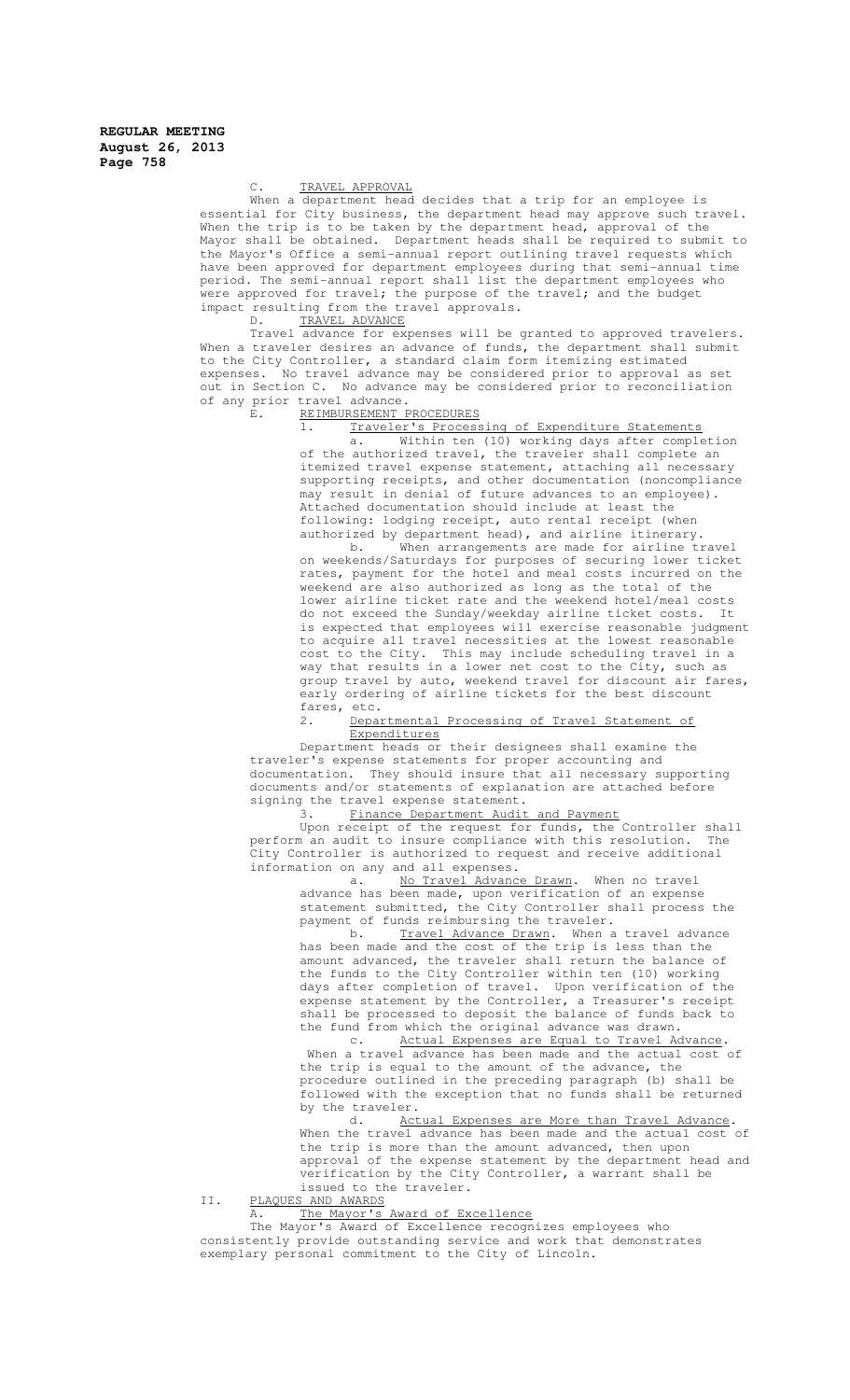Eligibility:

All employees are eligible except Directors, Mayoral Aides, and elected officials. Individuals or teams of employees are eligible for monthly or annual awards. Entire departments, divisions or sections are not eligible as a team.

2. Nomination Procedure:

Employees or teams may be nominated by supervisors, contemporaries, subordinates, and the general public. Nominations shall be submitted by completing the Mayor's Award of Excellence Form. Nomination forms will be available from department heads, the City Personnel Office, or employee bulletin boards or at http://www.lincoln.ne.gov/city/person/city/index.htm. Team nominations should be specific as to each member's involvement. Additional supporting documentation such as correspondence relating to the employee's or team's performance by other City employees may be attached. All nominations must be signed by the employee's or team's department head or appropriate designee Said signature indicates that the nomination has been validated. Nominations that are not validated must be returned to the person making the nomination within thirty (30) days. All completed nomination forms need to be returned to the City Personnel Office by the fifth (5th) day of the month for the following month's award.

3. Nomination Criteria:

Employees or teams may be nominated for the award based on any of the following criteria:<br>Safety: Practices safety Safety: Practices safety on the job and promotes and encourages others to do the same.

| Productivity:    | Always gives the best of oneself and<br>encourages and promotes co-workers to perform<br>their best.                                                                             |
|------------------|----------------------------------------------------------------------------------------------------------------------------------------------------------------------------------|
| Loss Prevention: | Demonstrates wise use of City resources and<br>makes recommendations that result in substan-<br>tial savings to the City outside the normal<br>course of expected job functions. |

Customer Relations: Represents the City with a positive attitude, takes pride in one's work, and encourages coworkers to do the same.

Valor: Performs an act of bravery, which may include life-saving, above and beyond the call of duty.

Consideration may also be given to nominations that

demonstrate that the accomplishment was self-initiated and/or that the accomplishment was outside of the nominee's job description. 4. Selection Process:

All validated nominations will be reviewed by the Mayor's Award of Excellence Committee. The committee may select no more than one (1) individual or team based on selection criteria in this section. Nominees will be eligible for three (3) months. Employees or teams will not be able to receive the monthly award more than once in any consecutive twelve (12) months. If a member of a new team has been previously selected for a monthly award, it will not nullify the team's eligibility to win an award. However, a previous winner cannot receive the monetary award and day off but still can be recognized. A winner will be selected by a majority vote of membership present subject to quorum. An employee or team does not have to receive the Monthly Award to be eligible for the Mayor's Annual Award of Excellence.

5. Award Recognition:

All individuals/teams nominated will receive a letter and certificate. All individual monthly winners and team winners (five or less members) will be presented a gift certificate or card valued at fifty dollars (\$50), one day off with pay, and a plaque not to exceed a cost of fifty dollars (\$50). In the event team winners have greater than five members, there will be no monetary award; however, the team members will each receive one day off with pay and a plaque not to exceed a cost of fifty dollars (\$50). The Mayor's Annual Award of Excellence Recipient will receive a gift certificate or card valued at two hundred fifty dollars (\$250), two (2) days off with pay, and a plaque not to exceed a cost of one hundred dollars (\$100). When the annual award recipient is a team, the \$250 gift certificate or cards will be divided equally among members. When it is impossible to divide the gift certificate or cards equally, the division will be made as close to the \$250 value as possible, without going over. In the event the team winners have greater than five members, there will be no monetary award. Each team member will receive two days off with pay and a plaque not to exceed a cost of \$100. The Mayor's Annual Award of Excellence committee may recommend Annual Honorable Mention Recipients who would receive a plaque not to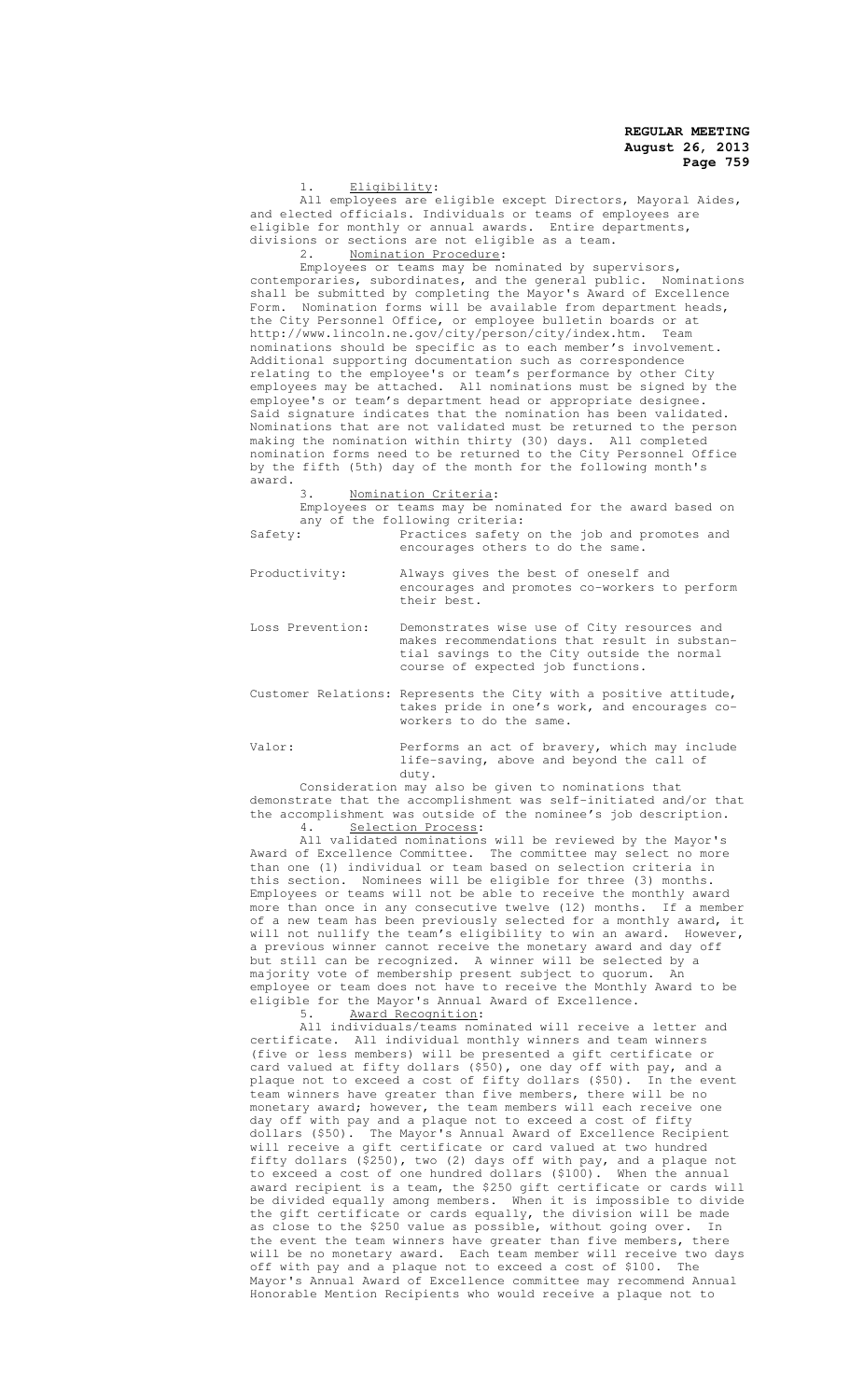> exceed a cost of fifty dollars (\$50). Recommendations for the annual award will be forwarded to the Mayor for consideration and approval. All awards will be presented before the City Council. The Mayor's Monthly Award of Excellence may be presented every month and the Mayor's Annual Award of Excellence will be presented once every calendar year. All monetary awards will be considered compensation and subject to normal withholding and all applicable IRS regulations.<br>6. Mayor's Award

Mayor's Award of Excellence Committee:

The committee is made up of one (1) representative from each union, and a non-union representative appointed by the Mayor. Representatives will be appointed by September thirtieth (30th) of each year. The term of the committee members will be for two (2) years. A committee member shall serve no more than two (2) consecutive terms. If a committee member is unable to complete his/her term, another appointee will finish the term. Three consecutive absences or four (4) absences in a calendar year will result in notification to the respective bargaining unit.

7. Administration:

a. The Personnel Department will oversee the Mayor's Award of Excellence Program.

b. The City reserves the right to rescind this policy at any time.

c. This program should not be interpreted as a negotiable item.

d. The costs incurred to purchase the gift certificate and to fund the day(s) off with pay will be charged to the employee's department budget.

e. The costs incurred to purchase the plaques and awards and other expenditures will be charged to the Personnel Department budget.

f. An individual or team winner will be chosen every month by the Mayor's Award of Excellence Committee when four or more members are present.

B. Other Plaques and Awards

Employees, appointed officials, and volunteers may be given plaques, certificates of achievement, or items of value provided the cost shall not exceed one hundred dollars (\$100.00) in value, notwithstanding mandated recognition under federal volunteer programs. Such awards shall recognize outstanding service and must be approved in advance by the employee's department head, the Mayor, or by the City Council. Such awards recognizing safety achievements must be approved in advance by the safety committee.<br>III. MISCELLANE

## MISCELLANEOUS

#### A. Employee Appreciation - Development Days

Within each calendar year, all departments may conduct an employee development-appreciation day for the purpose of education, planning, and department betterment.

B. Recognition Dinners/Meals

Each year recognition dinners/meals may be held for elected and appointed officials, employees, or volunteers of the local government. The maximum cost per person for such dinner shall not exceed twenty-five dollars (\$25.00). An annual recognition dinner/meal may be held separately for employees of each department or separately for volunteers or any of them in combination.

#### C. Expenses of Spouses

Nothing in this resolution shall authorize the expenditure of funds to pay for any expenses incurred by the spouse of an elected or appointed official, employee, or volunteer unless the spouse is also an elected or appointed official, employee, or volunteer of the local government and such expenditure has been authorized as set out herein.

D. Meals for Council Members

Authorized expenditures shall not include expenditures for meals of paid members of the City Council while attending a public meeting of the Council unless it is a joint meeting with one or more other governing bodies.

BE IT FURTHER RESOLVED that Resolution No. A-86822 adopted by the City Council on May 14, 2012 as hitherto existing, be and the same is hereby repealed.

Introduced by Leirion Gaylor Baird

Seconded by Christensen and carried by the following vote: AYES: Christensen, Cook, Emery, Eskridge, Fellers, Gaylor Baird; NAYS: None; ABSENT: None.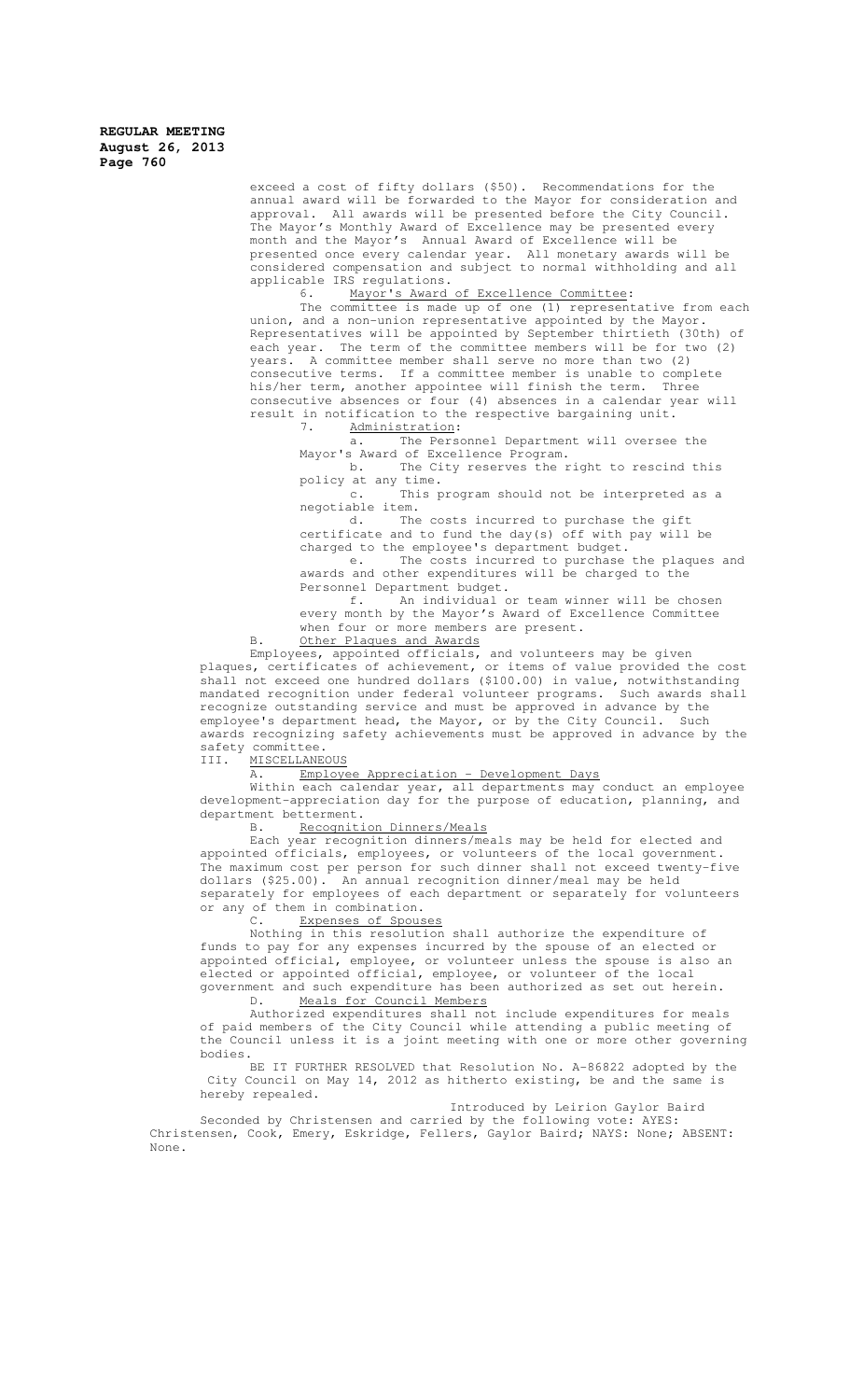AMENDING THE 2012-2014 CITY OF LINCOLN BIENNIAL OPERATING BUDGET FOR THE 2013-2014 FISCAL YEAR. (RELATED ITEMS: 13R-181, 13R-182, 13R-183, 13-96) - PRIOR to reading:

GAYLOR BAIRD Moved to Adopt Bill No. 13R-182. Seconded by Christensen.

FELLERS Moved MTA #1 to amend Bill No. 13R-182 in the following manner:

1. On page 7, after paragraph 11, add a new paragraph number 12 to read as follows:

12. Paragraph 2. of Resolution A-86975 shall be amended by adding the underlined language as follows:

"That the City Council, by adoption of the Capital Improvement Program (CIP) on Schedule 5 of this resolution, hereby authorizes the acquisition of all necessary right-of-way, easements, or other interest in land, by purchase possible, but condemnation if necessary, for those projects included within the first two years of said CIP except that where acquisition of blighted residential property is included in such projects and the funding source for such acquisition is Community Improvement Financing, no such acquisition is authorized where the value of said property at the time of purchase by the City exceeds \$50,000 unless authorized by a separate resolution of the City Council. Seconded by Emery and carried by the following vote: AYES: Christensen,

Cook, Emery, Eskridge, Fellers, Gaylor Baird; NAYS: None; ABSENT: Camp. COOK Divided the resolution into Part A, the main budget resolution; and Part

B, the contents of Motion to Amend #1. (A second and vote are not required.) COOK Moved MTA #2 to amend Bill No. 13R-182 by accepting the attached Substitute Resolution to replace the previously provided Bill No. 13R-182.

Seconded by Gaylor Baird and carried by the following vote: AYES: Christensen, Cook, Emery, Eskridge, Fellers, Gaylor Baird; NAYS: None; ABSENT: Camp.

CLERK  $R$  Read the following substitute resolution, introduced by Jonathan Cook, who moved its adoption:

A-87532 WHEREAS under the provisions of Section 26a of Article IX of the Charter of the City of Lincoln and Chapter 3.06 of the Lincoln Municipal Code, the biennial budget for the City of Lincoln was submitted on July 9, 2012 and adopted on August 20, 2012; and

WHEREAS under Chapter 3.06 of the Lincoln Municipal Code the City Council may revise the previously adopted biennial budget due to the unforeseen circumstances that, the actual expenditures for the current fiscal year will exceed budgeted expenditures unless the current fiscal year 2013-14 Budget is revised; and

WHEREAS, under the provisions of Section 26a of Article IX and chapter 3.06 of the Lincoln Municipal Code and Nebraska Revised Statute 13-511, a notice and public hearing on the proposed revised budget was held on August 26, 2013, notice thereof having been published in one issue of the Lincoln Journal Star, a newspaper of general circulation in the City, more than five days before such hearing;

NOW THEREFORE, BE IT RESOLVED by the City Council of the City of Lincoln, Nebraska

1. There is hereby levied upon all taxable property within the corporate limits of the City of Lincoln, Nebraska, upon each one hundred dollars of approximate market value thereof, taxes in an amount sufficient to generate funds for the purposes and in the amounts hereinafter named, to-wit:

|                                 | $2013 - 14$  | $2013 - 14$  | $2013 - 14$  |
|---------------------------------|--------------|--------------|--------------|
|                                 | Estimated    | Estimated    | Estimated    |
|                                 | Appropriated | Total Tax As | Per \$100    |
|                                 | Amount-90%   | Levied-100%  | Market Value |
| General                         | \$29,093,438 | \$32,326,042 | 0.18892      |
| Library                         | 6,419,899    | 7, 133, 221  | 0.04169      |
| Social Security                 | 2,396,220    | 2,662,467    | 0.01556      |
| Police & Fire Pension 5,828,851 |              | 6,476,501    | 0.03785      |
| Bond Interest &                 |              |              |              |
| Redemption                      | 4,894,079    | 5,437,866    | 0.03178      |

2. Per resolution A-82134 passed by the City Council on June 9, 2003 establishing an unreserved fund balance policy for the City, the General Fund unreserved fund balance as of the last audited financial statements as of August 31, 2012 was \$31,499,074. This August 31, 2012 unreserved balance is 22.97% of the General Fund budget for 2013-14 of \$137,124,700 included in this resolution. The August 31, 2012 unreserved balance was 2.97% more than the 20% goal for such balance set by Resolution A-82134.

3. The City Council hereby appropriates the sums identified on Schedule 1 to adopt a budget for the Pinnacle Bank Arena.

The City Council hereby adopts the revised budget for The Community Health Endowment as identified on Schedule 2 as revised by the Community Health Endowment Board of Directors.<br>5. There is hereby created

5. There is hereby created the Public Works and Utilities Fiber/Conduit Fund. The purpose of the fund is to capture the financial activity, including revenues, contributions, if any, and expenses generated by additions to the city's conduit and fiber assets. This Fund shall be solely for the operation and capital needs of the City/County fiber/conduit efforts and is not a potential source of funding for other City operations or projects. There is hereby appropriated all monies now credited or which will be credited to the Public Works and Utilities Fiber/Conduit Fund, notwithstanding any sum limitations set forth in the budget attached hereto.

6. Having met the appropriate Comprehensive Plan Conformance Requirements, the Six Year Capital Improvement Program (CIP) for 2012-13 – 2017-18 adopted as Schedule 5 of Resolution A-86975 is hereby amended to include the following projects and the City Council hereby appropriates the designated funds and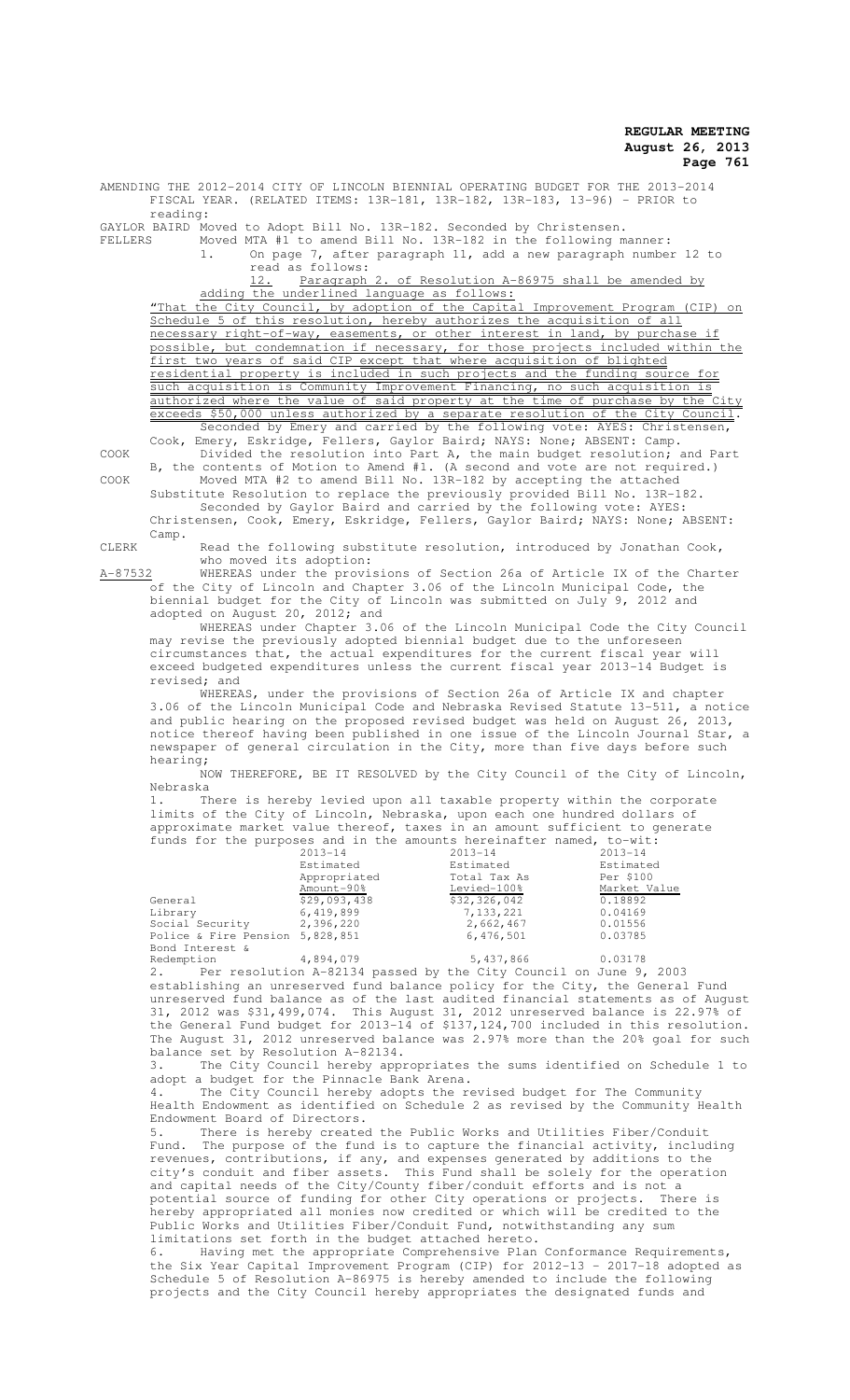| budget:                                                                      |                                                                                                                                                                                                    | directs the Finance Director to make the necessary adjustments to the biennial                                                                            |                                 |  |  |
|------------------------------------------------------------------------------|----------------------------------------------------------------------------------------------------------------------------------------------------------------------------------------------------|-----------------------------------------------------------------------------------------------------------------------------------------------------------|---------------------------------|--|--|
| Parks & Rec. Dept./Holmes Golf Clubhouse (409129) appropriate<br>а.          |                                                                                                                                                                                                    |                                                                                                                                                           |                                 |  |  |
|                                                                              | \$50,000 Keno Revenue in 2013-14.<br>Parks & Rec. Dept./Tennis Facilities Improvements (409417)<br>b.<br>appropriate \$50,000 Keno Revenue in 2013-14.                                             |                                                                                                                                                           |                                 |  |  |
|                                                                              | Parks & Rec. Dept./Park Acq./Demo/Dev (409387) (Pinewood Bowl<br>$\circ$ .<br>electric service improvements) appropriate \$40,000 Keno Revenue in                                                  |                                                                                                                                                           |                                 |  |  |
|                                                                              | $2013 - 14$ .<br>d.                                                                                                                                                                                | Parks & Rec. Dept./Trail Major Maint. (409347) appropriate                                                                                                |                                 |  |  |
|                                                                              | \$200,000 OF (RTP Grant) in 2013-14.<br>e.                                                                                                                                                         | Parks & Rec. Dept./CIP Proj. #663-Greenway Corridor Trails                                                                                                |                                 |  |  |
|                                                                              | appropriate additional \$250,000 OF (grant/private funds) in 2013-14.<br>f.<br>Parks & Rec. Dept./West Adams/Cornhusker Highway & I-180 Entry                                                      |                                                                                                                                                           |                                 |  |  |
|                                                                              | Corridors appropriate \$1,900,000 OF in 2013-14.<br>Lincoln Electric System/Training Facility appropriate \$1,000,000<br>q.<br>Utility Revenues. \$1.0 million are already included in LES adopted |                                                                                                                                                           |                                 |  |  |
|                                                                              | budget.<br>h.<br>Urban Develop. Dept./Primary & Secondary Retail Corridor Project<br>(413538.6143) appropriate \$120,000 of TIF Revenue.                                                           |                                                                                                                                                           |                                 |  |  |
| 1.<br>amounts:                                                               |                                                                                                                                                                                                    | That the unencumbered appropriations and cash (where necessary) for the<br>following items be transferred effective August 31, 2013 up to the following   |                                 |  |  |
|                                                                              | Business Unit/Object Code                                                                                                                                                                          | Description                                                                                                                                               | Amount                          |  |  |
| From:                                                                        | 18001.5989                                                                                                                                                                                         | Contingency                                                                                                                                               | <del>\$92,500</del> 92,803      |  |  |
|                                                                              | 70610.9220<br>18002.5998                                                                                                                                                                           | Pub. Works/Util./Water/Atrazine Settlement<br>General Expense/Witness Fees                                                                                | \$250,000<br>\$16,000           |  |  |
|                                                                              | 09250.56285621                                                                                                                                                                                     | Parks/Keno/ <del>Consultants</del> Misc. Contractual                                                                                                      | <del>\$18,000</del> 19,697      |  |  |
|                                                                              |                                                                                                                                                                                                    | (use 9220 for cash transfer)                                                                                                                              |                                 |  |  |
|                                                                              | 13001.6001                                                                                                                                                                                         | Urban Dev./ Admin/Reapprop. Funds                                                                                                                         | \$24,410                        |  |  |
|                                                                              | 0402B.5021                                                                                                                                                                                         | Police/Admin. Support/Salaries                                                                                                                            | \$103,221                       |  |  |
|                                                                              | 413551.6145<br>18002.5856                                                                                                                                                                          | West "O" Detroit-Lincoln-Denver<br>General Expense/City Share                                                                                             | \$25,000                        |  |  |
|                                                                              |                                                                                                                                                                                                    | of Lincoln Ctr. Maint.                                                                                                                                    | \$10,000                        |  |  |
| To:                                                                          | 409129.6138                                                                                                                                                                                        | Parks/Holmes Club House                                                                                                                                   | \$12,000                        |  |  |
|                                                                              | (also increases 09002.9237)                                                                                                                                                                        |                                                                                                                                                           |                                 |  |  |
|                                                                              | 10001.5642                                                                                                                                                                                         | Personnel/Legal Services                                                                                                                                  | \$45,000                        |  |  |
|                                                                              | 08001.5631                                                                                                                                                                                         | Bldg. & Safety/Data Processing                                                                                                                            | \$35,500                        |  |  |
|                                                                              | 09001.9220<br>18004.5621                                                                                                                                                                           | Sherman Field Endowment<br>July 4th Celebration                                                                                                           | \$250,000<br>\$16,000           |  |  |
|                                                                              | 09012.9140 5621                                                                                                                                                                                    | Parks/Golf/Consultants Misc. Contractual                                                                                                                  | <del>\$18,000</del> 20,000      |  |  |
|                                                                              | 277312.5021                                                                                                                                                                                        | (use 9140 for cash transfer)<br>Interfund Transfers/WIA<br>\$24,410                                                                                       |                                 |  |  |
|                                                                              | 06014.5021                                                                                                                                                                                         | (Also increases 19001.9227)<br>Police/911 Comm./Salaries \$103,221                                                                                        |                                 |  |  |
|                                                                              | 18002.5966<br>413536                                                                                                                                                                               | Civic Ventures<br>Urban Dev. Dept./Downtown Street Trees                                                                                                  | \$25,000<br>\$10,000            |  |  |
| 2.                                                                           |                                                                                                                                                                                                    | That the unencumbered appropriations and cash (where necessary) for the<br>following items be transferred effective August 31, 2013 and reappropriated up |                                 |  |  |
|                                                                              | to the following amounts:                                                                                                                                                                          |                                                                                                                                                           |                                 |  |  |
|                                                                              | Business Unit/Object Code                                                                                                                                                                          | Description                                                                                                                                               | Amount                          |  |  |
| From:                                                                        | 12101.5021                                                                                                                                                                                         | Health/Director's Office/Salaries                                                                                                                         | \$30,000                        |  |  |
|                                                                              | 12112.5021                                                                                                                                                                                         | Health/Home & Com. Based/Salaries                                                                                                                         | \$10,000                        |  |  |
|                                                                              | 09002.5621                                                                                                                                                                                         | Parks/Parks Admin./Misc. Contr.                                                                                                                           | \$15,901                        |  |  |
|                                                                              | 18001.5989                                                                                                                                                                                         | Contingency<br>Parks/Keno/Consultants                                                                                                                     | \$237,532                       |  |  |
|                                                                              | 09250.5628<br>0402B.5021                                                                                                                                                                           | Police/Admin. Support/Salaries                                                                                                                            | <del>\$1,697</del><br>\$596,457 |  |  |
|                                                                              | 413551.6145                                                                                                                                                                                        | Urb. Dev./West "O" Detroit-Lincoln-Denver                                                                                                                 | \$25,000                        |  |  |
| To:                                                                          | 12151.6076                                                                                                                                                                                         | Health/Dental/Misc. Equip.                                                                                                                                | \$10,000                        |  |  |
|                                                                              | 12172.6069                                                                                                                                                                                         | Health/Computer Resources/DP Equip.                                                                                                                       | \$30,000                        |  |  |
|                                                                              | 02011.5021                                                                                                                                                                                         | Mayor/CIC/Salaries                                                                                                                                        | \$92,000                        |  |  |
|                                                                              | 09002.5862<br>09002.5630                                                                                                                                                                           | Parks/Parks Admin./Grounds Maint.<br>Parks/Parks Admin./Grounds Maint.                                                                                    | \$14,735<br>\$1,166             |  |  |
|                                                                              | 18002.5992                                                                                                                                                                                         | ADA Other Services & Charges                                                                                                                              | \$5,000                         |  |  |
|                                                                              | 13006.5021                                                                                                                                                                                         | Urban Dev./Housing                                                                                                                                        |                                 |  |  |
|                                                                              |                                                                                                                                                                                                    | Rehab. & Real Estate/Salaries                                                                                                                             | \$8,000                         |  |  |
|                                                                              | 18002.5649                                                                                                                                                                                         | Shared Services - Human Service                                                                                                                           | \$18,253                        |  |  |
|                                                                              | 18002.5650                                                                                                                                                                                         | Shared Services - Civil Defense                                                                                                                           | \$16,714                        |  |  |
|                                                                              | 18002.5652<br>18002.5661                                                                                                                                                                           | Shared Services - Public Defender<br>Shared Services - Case Management                                                                                    | \$44,835<br>\$890               |  |  |
|                                                                              | 18002.5856                                                                                                                                                                                         | General Expense/City Share                                                                                                                                |                                 |  |  |
|                                                                              |                                                                                                                                                                                                    | Lincoln Ctr. Maint.                                                                                                                                       | \$10,500                        |  |  |
|                                                                              | <del>09250.9246</del>                                                                                                                                                                              | Parks/KENO/Undesignated Parks Keno (BR0227)                                                                                                               | <del>\$1,697</del>              |  |  |
|                                                                              | 06014.5021                                                                                                                                                                                         | Police/911 Comm./Salaries<br>Civic Ventures                                                                                                               | \$596,457                       |  |  |
|                                                                              | 18002.5966<br>18002.5621                                                                                                                                                                           | General Expense/Misc. Contr./Consol.                                                                                                                      | \$25,000                        |  |  |
|                                                                              |                                                                                                                                                                                                    | Task Force                                                                                                                                                | \$2,050                         |  |  |
|                                                                              | 08001.5631                                                                                                                                                                                         | Bldg. & Safety/Data Processing                                                                                                                            | \$30,000                        |  |  |
|                                                                              | 09009.5022                                                                                                                                                                                         | Parks/SW Dist./Salaries                                                                                                                                   | \$4,940                         |  |  |
|                                                                              | 09009.5924                                                                                                                                                                                         | Parks/SW Dist/Rent of Mach. & Equip.                                                                                                                      | \$4,350                         |  |  |
| з.                                                                           |                                                                                                                                                                                                    | That the unencumbered appropriations for the following items be                                                                                           |                                 |  |  |
| transferred effective August 31, 2013 and reappropriated up to the following |                                                                                                                                                                                                    |                                                                                                                                                           |                                 |  |  |
| amounts:<br>Business Unit/Object Code                                        |                                                                                                                                                                                                    |                                                                                                                                                           |                                 |  |  |
| From:                                                                        | 409448                                                                                                                                                                                             | Description<br>Golf Course Landscaping                                                                                                                    | Amount<br>\$5,000               |  |  |
|                                                                              | 409445                                                                                                                                                                                             | Golf Course Clubhouse                                                                                                                                     | \$13,500                        |  |  |
|                                                                              | 409446                                                                                                                                                                                             | Golf Course Hard Surfacing                                                                                                                                | \$9,384                         |  |  |
|                                                                              |                                                                                                                                                                                                    | (also reduces 09584.9237)                                                                                                                                 |                                 |  |  |
| To:                                                                          | 09014.6076                                                                                                                                                                                         | Parks/Holmes Golf Course/Misc. Equipment<br>(also increases 09584.9220)                                                                                   | \$27,884                        |  |  |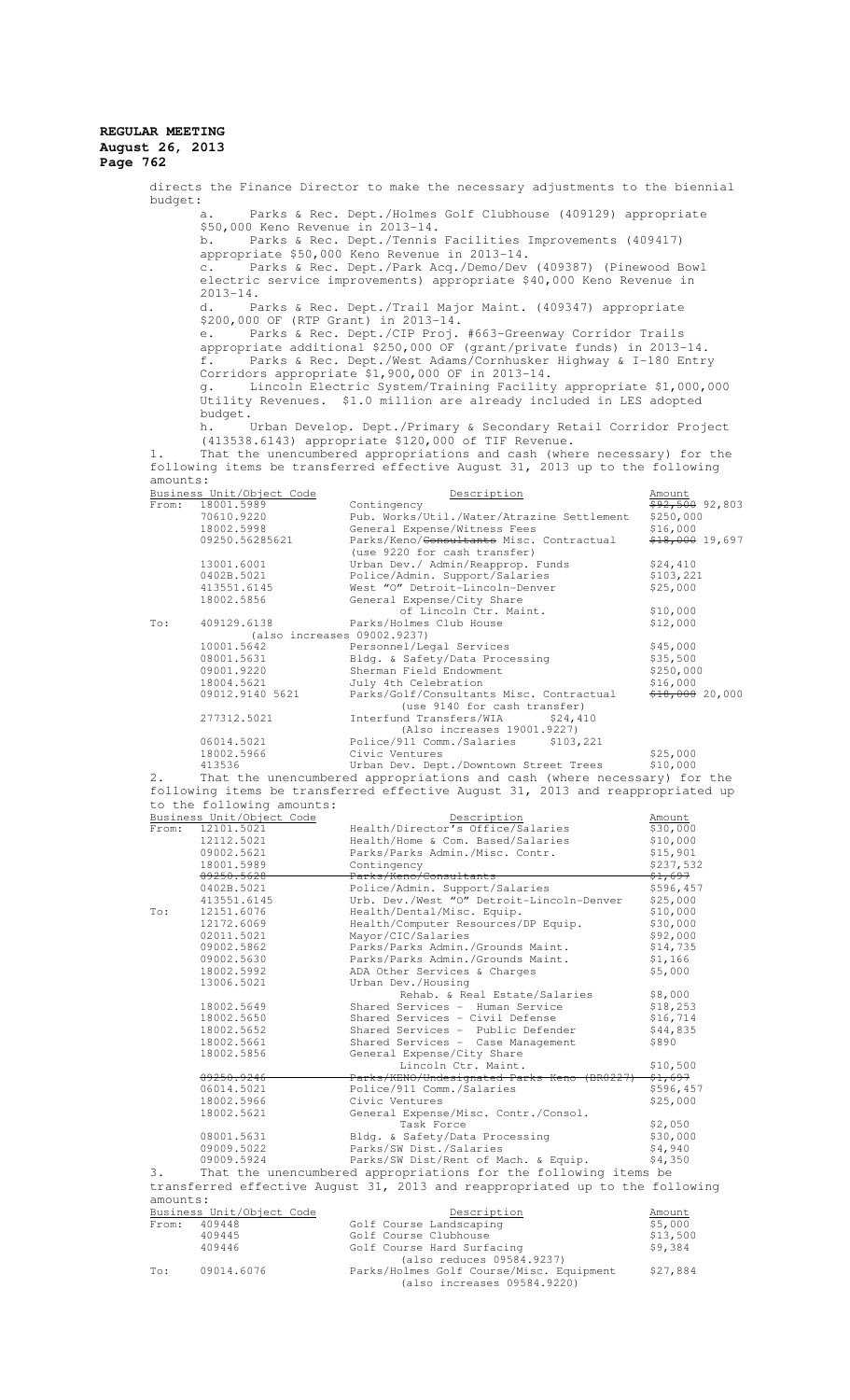| 4.                                           | That the following unexpended appropriations are reappropriated effective        |             |
|----------------------------------------------|----------------------------------------------------------------------------------|-------------|
| August 31, 2013 up to the following amounts. |                                                                                  |             |
| Business Unit/Object Code                    | Description                                                                      | Amount      |
| 01001.5989                                   | City Council/Misc. Other Services & Charges                                      | \$10,628    |
| 0401B.5628                                   | Police/Management/Consultant Services                                            | \$150,000   |
| 0402B.5420                                   | Police/Admin. Support/Minor Equip.                                               | \$10, 148   |
| 0402B.5728                                   | Police/Admin. Support/Schools & Conf.                                            | \$5,700     |
| 0402B.5861                                   | Police/Admin. Support/Furn. & Fix. Repair                                        | \$4,084     |
| 0402B.5952                                   | Police/Admin. Support/Advert./Media Serv.                                        | \$32,344    |
| 0402B.6062                                   | Police/Admin. Support/Audio Visual Equip.                                        | \$50,031    |
| 0402B.6069                                   | Police/Admin. Support/DP Equip.                                                  | \$58,558    |
| 0402B.6076                                   | Police/Admin. Support/Misc. Equip.                                               | \$28,775    |
| 0403B.6072                                   | Police/Admin. Support/Furn. & Fixtures                                           | \$8,982     |
| 04025.6069                                   | Police/Garage/Data Proc. Equip.                                                  | \$15,000    |
| 06065.6085                                   | Finance/Radio Shop/Radio Equipment                                               | \$201,783   |
| 08001.5633                                   | Bldg. & Safety/Admin./Software                                                   | \$113,548   |
| 08001.5761                                   |                                                                                  | \$45,000    |
| 08002.6069                                   | Bldg. & Safety/Admin./Microfilming                                               |             |
|                                              | Bldg. & Safety/Bus. Office/DP Equip.                                             | \$59,044    |
| 12172.6069                                   | Health/Computer Resources/DP Equip.                                              | \$30,000    |
| 17004.5638                                   | Com. Health Endowment/Misc. Contr.                                               | \$1,957,231 |
| 18002.5081                                   | General Expense/Health Insurance                                                 | \$265,822   |
| 18002.5082                                   | General Expense/Dental Insurance                                                 | \$3,285     |
| 18002.5083                                   | General Expense/Life Insurance                                                   | \$9,268     |
| 18002.5084                                   | General Expense/StarTran Passports                                               | \$6,270     |
| 18002.5085                                   | General Expense/Pension                                                          | \$89,352    |
| 18002.5089                                   | General Expense/EAP                                                              | \$9,055     |
| 18002.5093                                   | General Expense/Deferred Comp.                                                   | \$1,453     |
| 18002.5621                                   | General Expense/Misc. Contractual                                                | \$40,000    |
| 18002.5624                                   | General Expense/Auditing Service                                                 | \$49,603    |
| 18002.5636                                   | General Expense/Demolition of Buildings                                          | \$82,268    |
| 18002.5642                                   | General Expense/Legal Services                                                   | \$99,021    |
| 18002.5657                                   | General Expense/Human Serv. Contracts                                            | \$237,046   |
| 18002.5659                                   | General Expense/Oracle Financial System                                          | \$609,094   |
| 18002.5856                                   | General Expense/City Share of                                                    |             |
|                                              | Lincoln Center Maint.                                                            | \$38,962    |
| 18002.5865                                   | General Expense/Minor Bldg. &                                                    |             |
|                                              | Grounds Improve.                                                                 | \$7,500     |
| 18002.5970                                   | General Expense/Court & Litigation                                               | \$99,347    |
| 18002.5998                                   | General Expense/Witness Fees                                                     | \$61,588    |
| 18002.5878                                   | General Expense/Problem Resolution Team                                          | \$60,838    |
| 18002.5880                                   | General Expense/Graffiti Abatement                                               | \$60,859    |
| 18002.6024                                   | General Expense/City Share                                                       |             |
|                                              | Impact Fees (Low Income)                                                         | \$327,999   |
| 18002.6027                                   | General Expense/City Share                                                       |             |
|                                              |                                                                                  | \$240,000   |
| 18052.5633                                   | Impact Fees (Econ. Dev.)                                                         |             |
|                                              | Development Services Center/Software                                             | \$75,831    |
| 06034.5272                                   | Health Care Fund/ Program Supplies                                               | \$389       |
| 72400.6998                                   | Pub. Works & Util./Sts. & Hwys./Jet Flusher                                      | \$80,000    |
| 79140.5272                                   | Pub. Works & Util/Sts. & Hwys./Program                                           |             |
|                                              | Supplies                                                                         | \$38,865    |
| 79140.5621                                   | Pub. Works & Util./Sts. & Hwys./Misc.                                            |             |
|                                              | Contractual                                                                      | \$58,528    |
| 79140.5989                                   | Pub. Works & Util./Sts. & Hwys./Durable                                          |             |
|                                              | Markings                                                                         | \$849,540   |
| 5.                                           | There is hereby appropriated to each departmental operating budget 100%          |             |
|                                              | of the unencumbered operating appropriations as shown in the final Appropriation |             |
|                                              | Status Report as of August 31, 2013 up to the amount shown below:                |             |
|                                              |                                                                                  |             |

| Fund               | Amount                      |
|--------------------|-----------------------------|
| Aqinq              | \$136,000                   |
| Animal Control     | \$100,000                   |
| General            | \$4,720,000                 |
| Health             | \$823,000                   |
| Library            | \$160,000                   |
| StarTran           | \$450,000                   |
| 911 Communications | \$292,000                   |
|                    | Introduced by Jonathan Cook |

Seconded by Gaylor Baird and carried by the following vote: AYES: Christensen, Cook, Emery, Eskridge, Fellers, Gaylor Baird; NAYS: None; ABSENT: Camp.

COOK Moved to Delay action on Part B, MTA #1, for two weeks until September 9, 2013. Seconded by Gaylor Baird and carried by the following vote: AYES:

Christensen, Cook, Emery, Eskridge, Fellers, Gaylor Baird; NAYS: None; ABSENT: Camp.

APPROVING A SCHEDULE OF FEES THE CITY MAY CHARGE FOR AMBULANCE SERVICE.(RELATED ITEMS: 13R-181, 13R-182, 13R-183, 13-96) - CLERK read the following resolution,

introduced by Leirion Gaylor Baird, who moved its adoption:

A-87533 WHEREAS, in accordance with Title 7 of the Lincoln Municipal Code, the City Council has authority to approve a schedule of maximum fees which the City may charge for ambulance service rendered by the City of Lincoln; and

WHEREAS, Lincoln Fire and Rescue has proposed such a schedule of maximum fees for comment and review by Lincoln/Lancaster County EMS Oversight Authority, Inc. ("Oversight Authority"), the City's emergency medical services oversight agency; and

WHEREAS, the Oversight Authority has concluded the proposed maximum fees are reasonable; and

WHEREAS, the proposed rate schedule is before the City Council for its consideration and approval; and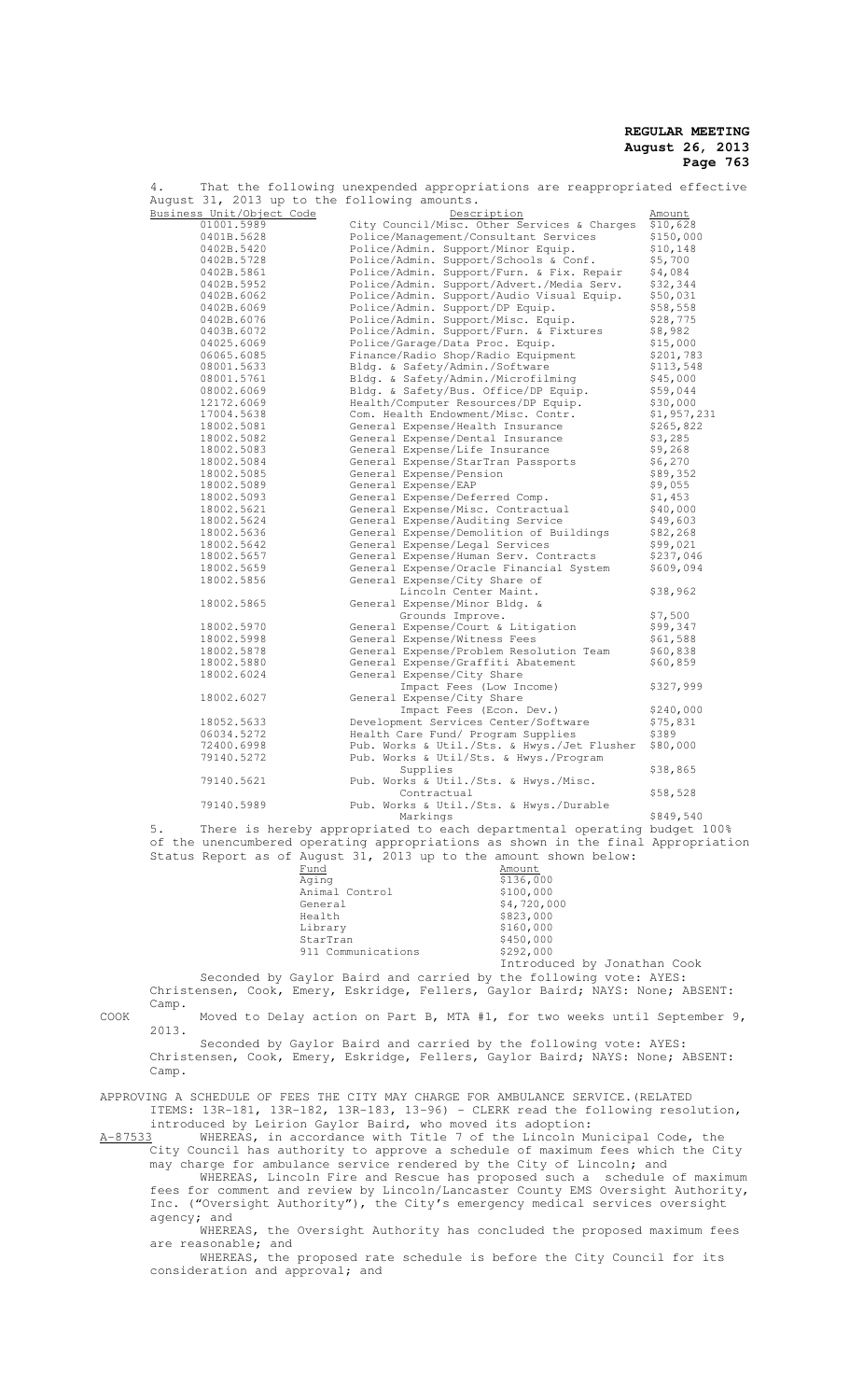WHEREAS, the City Council finds that the proposed rate schedule, based on the reasonable costs of providing ambulance service, represents reasonable maximum user fees to be charged for the provision of ambulance service by the City of Lincoln

NOW, THEREFORE, BE IT RESOLVED by the City Council, the proposed rate schedule attached hereto, marked as Attachment "A", and made a part hereof by reference, is hereby approved and shall take effect September 1, 2013. Introduced by Leirion Gaylor Baird

Seconded by Christensen and carried by the following vote: Christensen, Cook, Emery, Eskridge, Fellers, Gaylor Baird; NAYS: None; ABSENT: Camp.

APPROVING THE CLOSE OUT OF COMPLETED CONSTRUCTION PROJECTS AND TRANSFER OF UNSPENT APPROPRIATIONS AND CASH (IF ANY) FROM VARIOUS PROJECTS TO PROJECTS WHERE ADDITIONAL FUNDING IS NEEDED WITHIN THE PUBLIC WORKS & UTILITIES DEPARTMENT, THE PARKS & RECREATION DEPARTMENT, THE LIBRARY DEPARTMENT, AND THE URBAN DEVELOPMENT DEPARTMENT - CLERK read an ordinance, introduced by Trent Fellers, eliminating certain appropriations and approving the transfer of unspent and unencumbered appropriations and cash (if any) between certain capital improvement projects within the Street Construction Fund, Capital Projects Fund, Water Fund, and Wastewater Fund for the Public Works & Utilities Department; within the Keno Fund, Maintenance Fund, and MIRF Fund for the Parks & Recreation Department; within the Keno Fund for the Library Department; and within the MIRF Fund, General Fund, Parking Lot Revolving Construction, and Parking Facility Bond Series 2012 for the Urban Development Department, the third time.

FELLERS Moved to pass the ordinance as read.

Seconded by Christensen and carried by the following vote: AYES: Christensen, Cook, Emery, Eskridge, Fellers, Gaylor Baird; NAYS: None; ABSENT: None.

The ordinance, being numbered **#19912**, is recorded in Ordinance Book #29, Page .

#### **RESOLUTION - FOR ACTION ONLY**

HEARING ON ONE AND SIX YEAR STREETS AND HIGHWAYS PROGRAM AS REQUIRED BY STATE STATUTE (ACTION DATE: 8/26) - CLERK read the following resolution, introduced by

Jonathan Cook, who moved its adoption:<br>
WHEREAS, the City Council of the City of Lincoln, Nebraska adopted the A-87539 WHEREAS, the City Council of the City of Lincoln, Nebraska adopted the 2012-2014 biennial budget for the City of Lincoln and the first two years of the One and Six Year Streets and Highways Program of the Capital Improvement Budget by passage of Resolution No. A-86975 on August 20, 2012; and

WHEREAS, § 39-2512(6) of the Nebraska Revised Statutes requires the City to annually submit to the Board of Public Roads Classifications and Standards a report regarding the One and Six Year Program for the City of Lincoln's Streets and Highways Program; and

WHEREAS, Nebraska Administrative Code, Title 428, Chapter 3, requires that an annual public hearing of the City Council be held to approve the One and Six Year Streets and Highways Program for the City of Lincoln and authorize the City to submit the annual report required by Neb. Rev. Stat. \$ 39-2512(6). NOW, THEREFORE, BE IT RESOLVED by the City Council of the City of

Lincoln, Nebraska:

1. That pursuant to the provisions of Nebraska Administrative Code Title 428, Chapter 3, Section 011.01, a legal notice advertising the public hearing of the City Council to adopt the One and Six Year Streets and Highways Program for the City of Lincoln was published in the Lincoln Journal Star on Sunday, July 14, 2013, and notice of the hearing has been posted as required by Nebraska Administrative Code.

2. That the City Council, by holding a public hearing on the reuthorization of the One and Six Year Streets and Highways Program of the City of Lincoln has complied with the statutory and administrative code requirements so as not to jeopardize incentive payments made by the State to the City of Lincoln as provided in Neb. Rev. Stat. § 39-2512 and hereby further authorizes the City Street Superintendent Roger Figard, as City Engineer, to submit the City's annual report to the Board of Public Roads Classifications and Standards as statutorily required.

3. The City Clerk is directed to return a copy of this adopted Resolution to Roger Figard for transmittal to the State of Nebraska Board of Public Roads Classifications and Standards.

Introduced by Jonathan Cook Seconded by Christensen and carried by the following vote: AYES: Christensen, Cook, Emery, Eskridge, Fellers, Gaylor Baird; NAYS: None; ABSENT: Camp.

# **ORDINANCES - 1ST READING & RELATED RESOLUTIONS (as required)**

AMENDING THE PAY SCHEDULE FOR THE EMPLOYEE GROUP WHOSE CLASSIFICATIONS ARE ASSIGNED TO THE PAY RANGE PREFIXED BY THE LETTER "E" TO CREATE THE CLASSIFICATION OF PAYROLL SPECIALIST - CLERK read an ordinance, introduced by Roy Christensen, amending Section 1 of Ordinance No. 19906 passed August 12, 2013, relating to the pay schedules of employees whose classifications are assigned to the pay range which is prefixed by the letter "E," to create the job classification of "Payroll Specialist", the first time.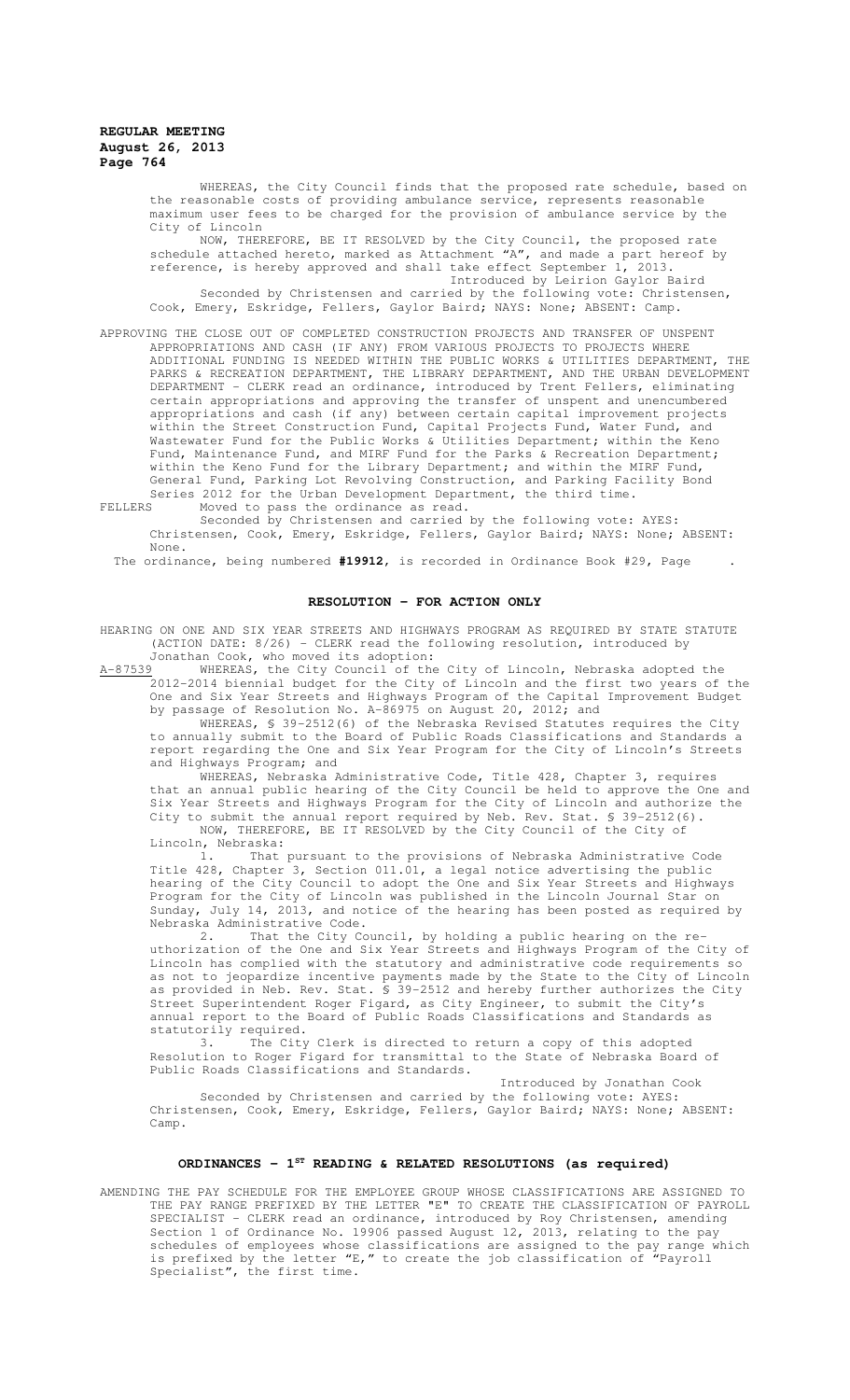- AMENDING THE PAY SCHEDULE FOR THE EMPLOYEE GROUP WHOSE CLASSIFICATIONS ARE ASSIGNED TO THE PAY RANGE PREFIXED BY THE LETTER "E" BY CHANGING THE TITLE AND PAY RANGE OF PAYROLL SUPERVISOR TO PAYROLL ADMINISTRATOR - CLERK read an ordinance, introduced by Roy Christensen, amending Section 1 of Ordinance No. 19906 passed August 12, 2013, relating to the pay schedules of employees whose classifications are assigned to the pay range which is prefixed by the letter "E," by amending Classification Code 1130 to create a new job classification "Payroll Administrator" by renaming the current Class Title "Payroll Supervisor" as "Payroll Adminstrator," and amending the pay range of said classification from (E11) to (E19), the first time.
- AMENDING THE PAY SCHEDULE FOR THE EMPLOYEE GROUP WHOSE CLASSIFICATIONS ARE ASSIGNED TO THE PAY RANGE PREFIXED BY THE LETTER "N" BY CHANGING THE TITLE OF CUSTOMER SERVICE ASSISTANT II TO CUSTOMER SERVICE ASSISTANT - CLERK read an ordinance, introduced by Roy Christensen, amending Section 1 of Ordinance No. 19909 passed August 12, 2013, relating to the pay schedules of employees whose classification are assigned to the pay range which is prefixed by the letter "N," by changing the current job classification of "Customer Service Assistant II" to "Customer Service Assistant", the first time.
- AMENDING THE PAY SCHEDULE FOR THE EMPLOYEE GROUP WHOSE CLASSIFICATIONS ARE ASSIGNED TO THE PAY RANGE PREFIXED BY THE LETTER "E" TO ADD ADDITIONAL PAY RANGES E16 TO E20 CLERK read an ordinance, introduced by Roy Christensen, amending Ordinance No. 19906, passed August 12, 2013, relating to schedules of pay ranges for employees of the City of Lincoln whose classification are assigned to a pay range which is prefixed by the letter "E," by adding additional pay ranges E16 to E20, the first time.
- AMENDING THE PAY SCHEDULE FOR THE EMPLOYEE GROUP WHOSE CLASSIFICATIONS ARE ASSIGNED TO THE PAY RANGE PREFIXED BY THE LETTER "E" TO CHANGE THE PAY RANGE OF OMBUDSMAN FROM E02 TO E12 - CLERK read an ordinance, introduced by Roy Christensen, amending Section 1 of Ordinance No. 19906 passed August 12, 2013, relating to the pay schedules of employees whose classifications are assigned to the pay range which is prefixed by the letter "E," by changing the pay range for the job classification "Ombudsman" from (E02) to (E12).
- AMENDING THE PAY SCHEDULE FOR THE EMPLOYEE GROUP WHOSE CLASSIFICATIONS ARE ASSIGNED TO THE PAY RANGE PREFIXED BY THE LETTER "N" BY DELETING THE CLASS TITLES OF CUSTOMER SERVICE ASSISTANT I AND PERMIT TECHNICIAN - CLERK read an ordinance, introduced by Roy Christensen, amending Section 1 of Ordinance No. 19909 passed August 12, 2013, relating to the pay schedules of employees whose classification are assigned to the pay range which is prefixed by the letter "N," by deleting the job classification of "Customer Service Assistant I" and "Permit Technician", the first time.

## **RESOLUTIONS - 1ST READING - ADVANCE NOTICE**

REAPPOINTING DOUG BIGGERSTAFF TO THE EXAMINING BOARD OF PLUMBERS FOR A TERM EXPIRING ..<br>SEPTEMBER 4, 2016.

APPOINTING JOHN P. NEAL TO THE CABLE ADVISORY BOARD FOR A TERM EXPIRING JULY 1, 2014.

- APPROVING THE 2013-14 WORK PLAN FOR THE INTERLOCAL AGREEMENT ON STORMWATER MANAGEMENT BETWEEN THE CITY AND LOWER PLATTE SOUTH NATURAL RESOURCES DISTRICT TO ADDRESS STORMWATER QUALITY AND QUANTITY ISSUES.
- APPROVING SUPPLEMENT NO. 1 TO THE PRELIMINARY ENGINEERING SERVICES AGREEMENT BETWEEN THE CITY OF LINCOLN AND THE SCHEMMER ASSOCIATES, INC. FOR ADDITIONAL WORK NECESSARY TO COMPLETE THE FEDERAL AID PROJECT NO. HSIP-5227(7), CONTROL NO. 12944, AT NORTH 14TH STREET AND THE EASTBOUND OFF-RAMP TO U.S. HIGHWAY 6.

APPOINTING BOB CALDWELL, SHARON WHERRY AND MICHAEL STROUP TO THE PINNACLE BANK ARENA ADVISORY COMMITTEE FOR TERMS EXPIRING AUGUST 31, 2017.

APPOINTING DAVID MCBRIDE AND JAMES O'HANLON TO THE PINNACLE BANK ARENA ADVISORY COMMITTEE FOR TERMS EXPIRING AUGUST 31, 2015.

APPOINTING MIKE AYARS AND THOMAS BALL TO THE PINNACLE BANK ARENA ADVISORY COMMITTEE FOR TERMS EXPIRING AUGUST 31, 2016.

## **MISCELLANEOUS BUSINESS - NONE**

#### **OPEN MICROPHONE**

Jane Svoboda, no address given, came forward to share her thoughts on various issues. This matter was taken under advisement.